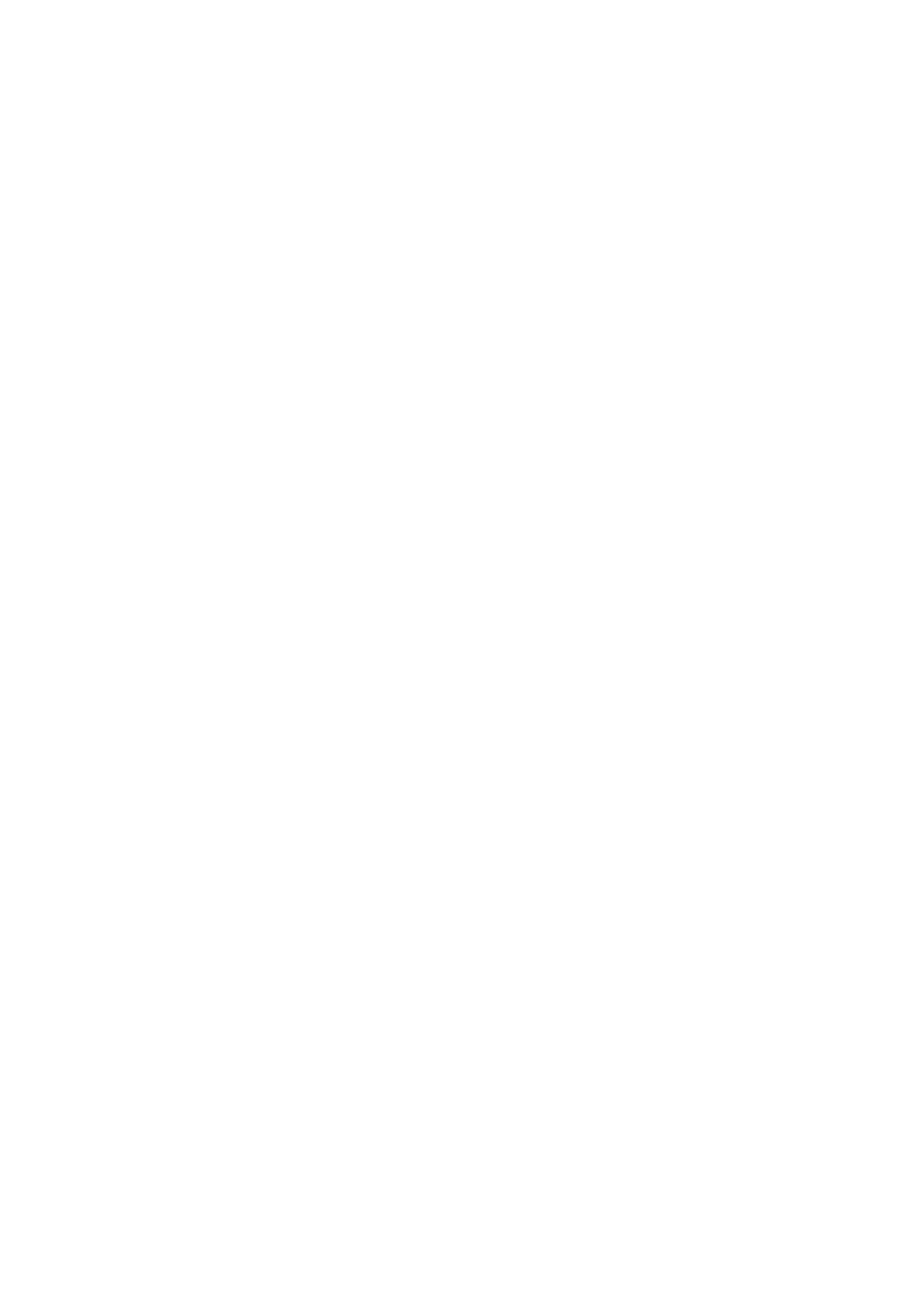# **EUROPEAN AGENCY STATISTICS ON INCLUSIVE EDUCATION**

**Methodology Report – Updated 2018**

**European Agency for Special Needs and Inclusive Education**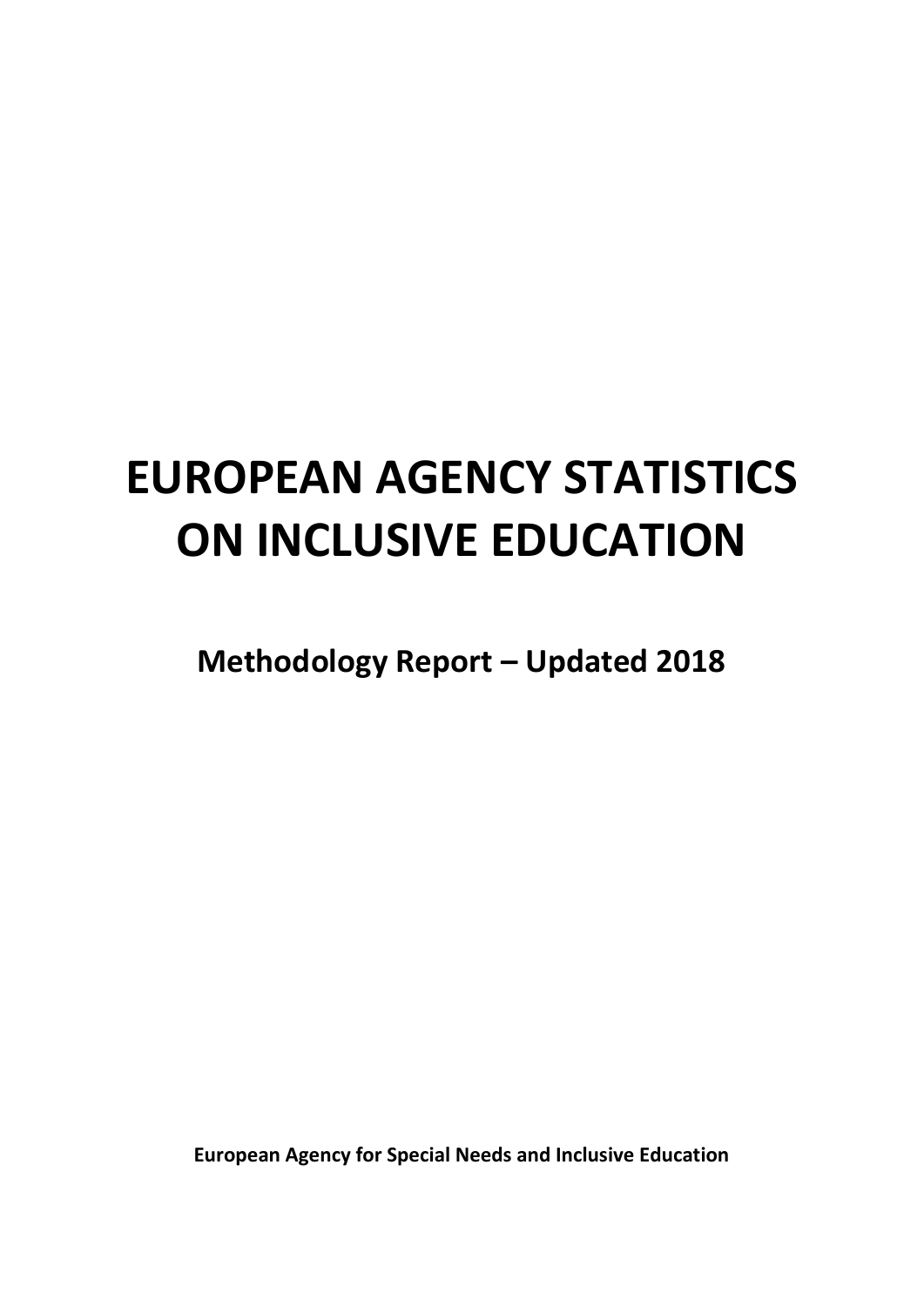

The European Agency for Special Needs and Inclusive Education (the Agency) is an independent and self-governing organisation. The Agency is co-funded by the ministries of education in its member countries and by the European Commission via an operating grant within the European Union (EU) Erasmus+ education programme (2014–2020).



Co-funded by the Erasmus+ Programme of the European Union The European Commission support for the production of this publication does not constitute an endorsement of the contents which reflects the views only of the authors, and the Commission cannot be held responsible for any use which may be made of the information contained therein.

The views expressed by any individual in this document do not necessarily represent the official views of the Agency, its member countries or the Commission.

The nominated country data collection experts' contributions to the EASIE work and to this report are gratefully acknowledged.

Serge Ebersold's contribution to the initial development of the EASIE work is gratefully acknowledged.

Editors: András Lénárt, Joacim Ramberg and Amanda Watkins

Extracts from the document are permitted provided that a clear reference to the source is given. This report should be referenced as follows: European Agency for Special Needs and Inclusive Education, 2018. *European Agency Statistics on Inclusive Education: Methodology Report – Updated 2018*. (A. Lénárt, J. Ramberg and A. Watkins, eds.). Odense, Denmark

With a view to greater accessibility, this report is available in accessible electronic format on the Agency's website: [www.european-agency.org](http://www.european-agency.org/)

ISBN: 978-87-7110-832-3 (Electronic) ISBN: 978-87-7110-831-6 (Printed)

#### © **European Agency for Special Needs and Inclusive Education 2018**

Secretariat Østre Stationsvej 33 DK-5000 Odense C Denmark Tel: +45 64 41 00 20 [secretariat@european-agency.org](mailto:secretariat@european-agency.org)

Brussels Office Rue Montoyer, 21 BE-1000 Brussels Belgium Tel: +32 2 213 62 80 [brussels.office@european-agency.org](mailto:brussels.office@european-agency.org)

**[www.european-agency.org](http://www.european-agency.org/)**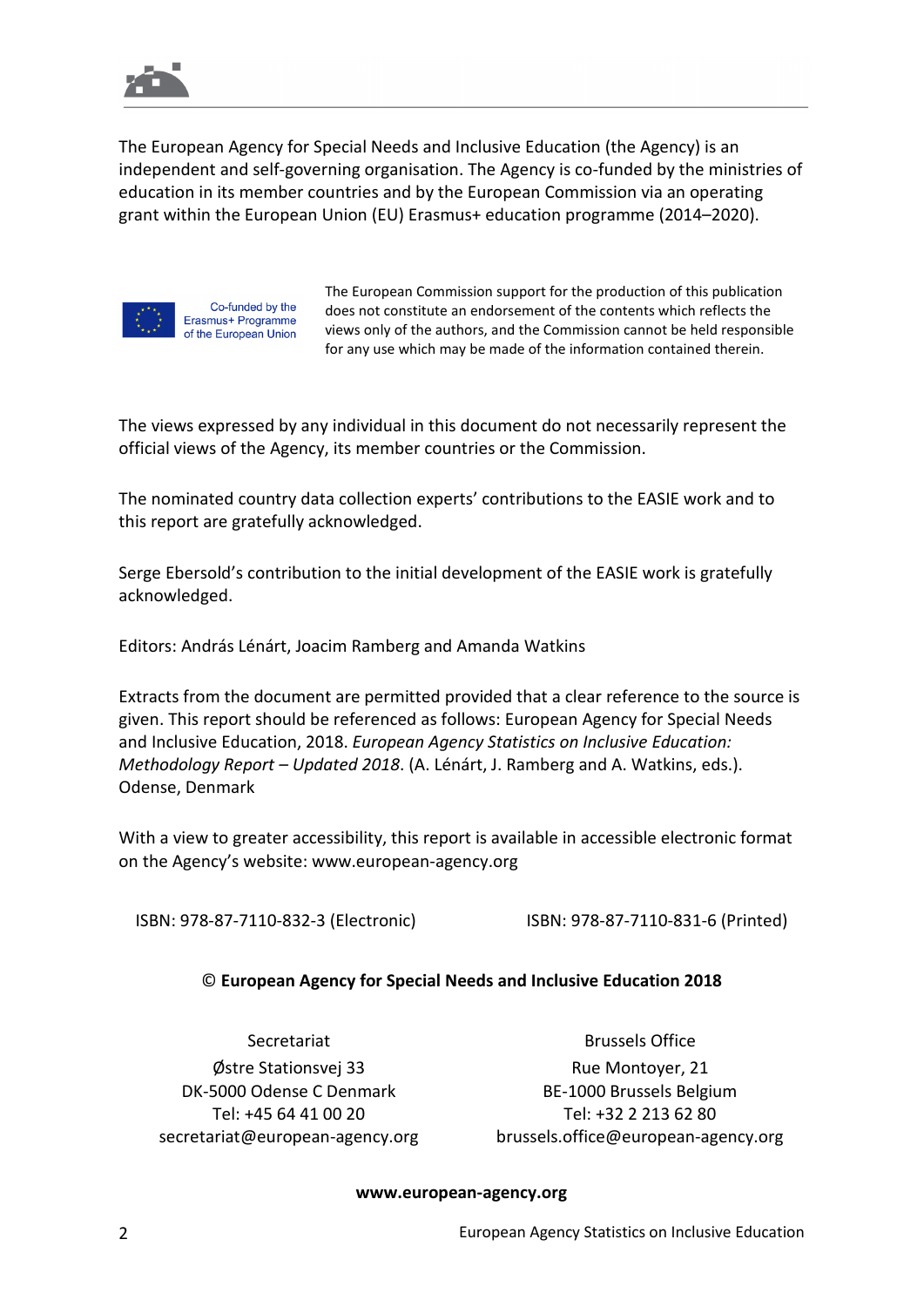

# **CONTENTS**

|                                                                                                                | 4                       |
|----------------------------------------------------------------------------------------------------------------|-------------------------|
| INTRODUCTIONNNING AND AN EXAMPLE A CONTROLLER TO A CONTROL CONTROL CONTROL CONTROL CONTROL CONTROL CONTROL CON | $\overline{\mathbf{5}}$ |
| CONCEPTUAL STARTING POINTS FOR AGENCY DATA COLLECTION ACTIVITIES 6                                             |                         |
|                                                                                                                |                         |
| Data collection on learners with special educational needs_______________________________8                     |                         |
| Mapping the Implementation of Policy for Inclusive Education______________________9                            |                         |
|                                                                                                                |                         |
|                                                                                                                | 12                      |
|                                                                                                                |                         |
| 1.<br>Operational definition of an inclusive setting __________________________________ 13<br>2.               |                         |
|                                                                                                                |                         |
|                                                                                                                |                         |
|                                                                                                                |                         |
|                                                                                                                |                         |
|                                                                                                                | 19                      |
|                                                                                                                | 21                      |
| A description of how the official decision of SEN used in the country relates to the<br>1.                     | 21                      |
| The proxy indicator for the 80% benchmark used for data collection ______________ 22<br>2.                     |                         |
| A detailed description of what 'out of formal education' means within the country 22<br>3.                     |                         |
| How data on private sector education has been covered in the country<br>4.                                     | 23                      |
| <b>REFERENCES</b>                                                                                              | 24                      |
| ANNEX: ISCED (2011) DEFINITIONS USED WITHIN EASIE                                                              | 26                      |
|                                                                                                                |                         |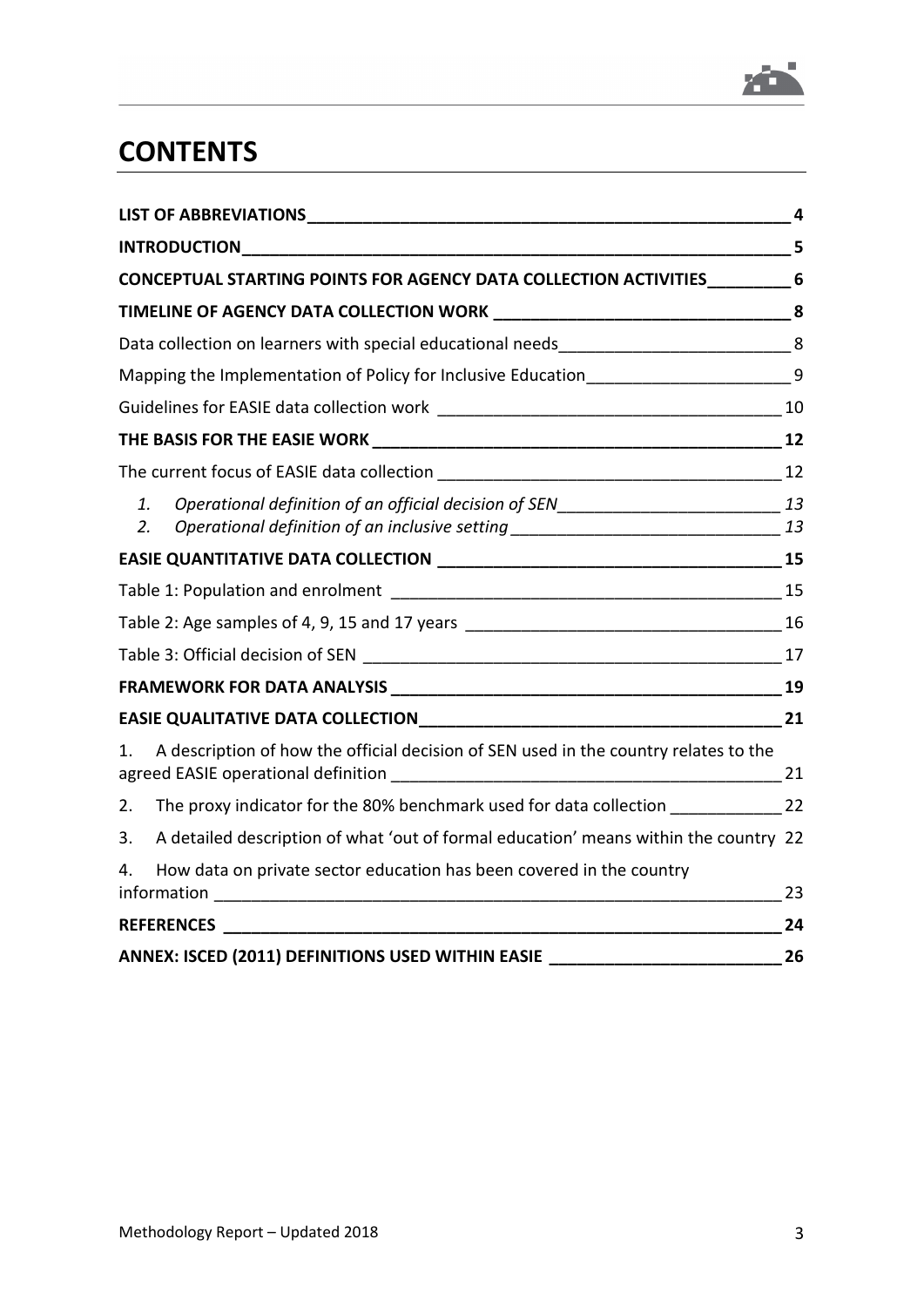

## **LIST OF ABBREVIATIONS**

| <b>Abbreviation</b> | <b>Full version</b>                                                  |
|---------------------|----------------------------------------------------------------------|
| Agency:             | European Agency for Special Needs and Inclusive Education            |
| EASIE:              | European Agency Statistics on Inclusive Education                    |
| ET 2020:            | <b>Education and Training 2020</b>                                   |
| EU:                 | <b>European Union</b>                                                |
| ISCED:              | International Standard Classification of Education                   |
| MIPIE:              | Mapping the Implementation of Policy for Inclusive Education         |
| OECD:               | Organisation for Economic Co-operation and Development               |
| OECD-INES:          | <b>OECD Indicators of Education Systems</b>                          |
| PISA:               | Programme for International Student Assessment                       |
| SEN:                | Special educational needs                                            |
| <b>UNCRPD:</b>      | United Nations Convention on the Rights of Persons with Disabilities |
| UNESCO:             | United Nations Educational, Scientific and Cultural Organization     |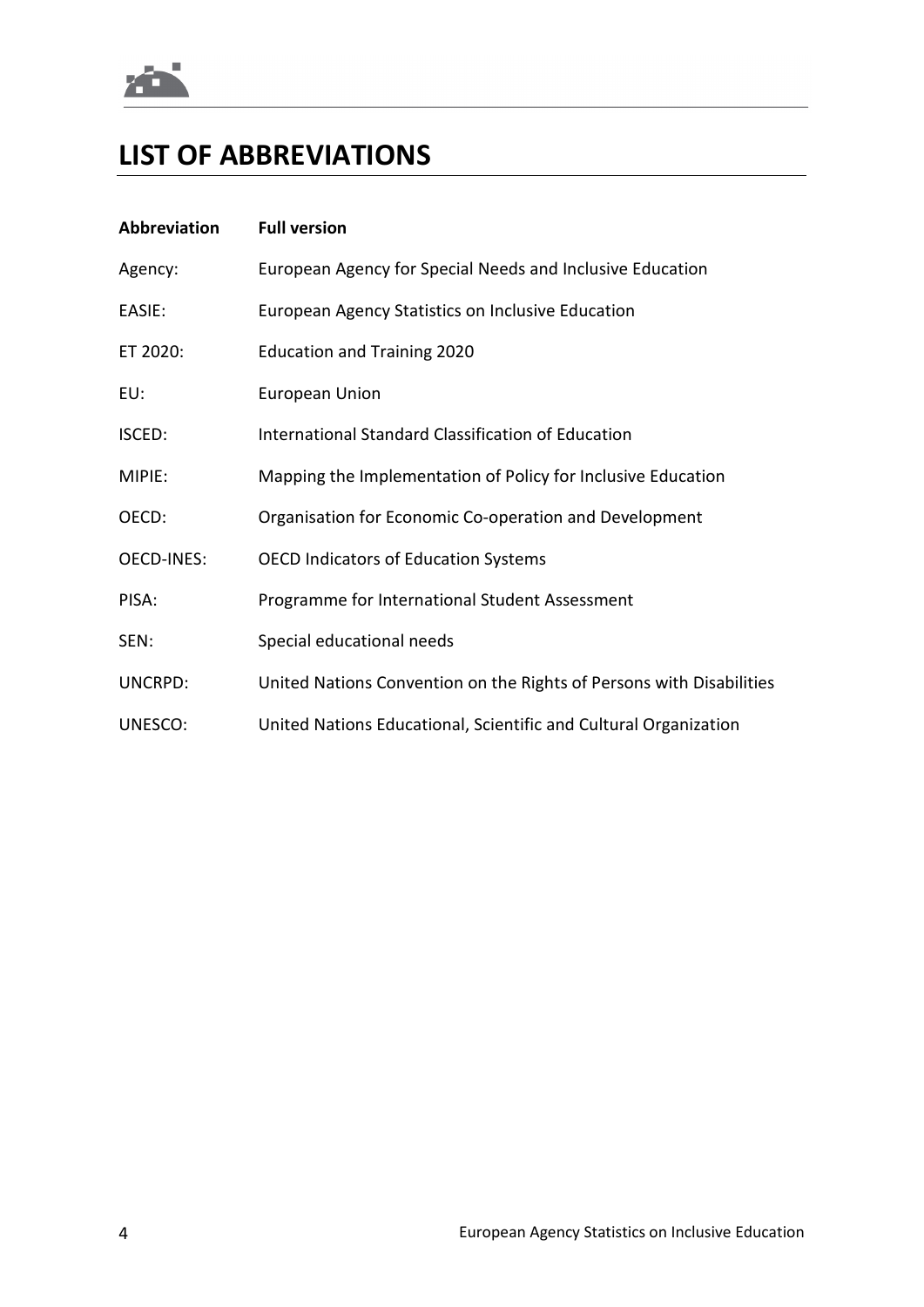

### **INTRODUCTION**

This report presents an overview of the methodology developed within the European Agency Statistics on Inclusive Education (EASIE) data collection activities. It sets out the relevant information about **what** has been done, **how** and **why** within the EASIE activities.

This is the second version of the EASIE Methodology Report. The *first version* (European Agency, 2016) outlined the methodology used in the [2014 and 2016 data collection](https://www.european-agency.org/data)  [exercises.](https://www.european-agency.org/data)

This report has been prepared to accompany the quantitative and qualitative country information collected during the 2018 data collection exercise and available on the [Data](https://www.european-agency.org/data)  [area of the Agency's website](https://www.european-agency.org/data) (European Agency, no date-a). The web area presents all available quantitative and qualitative country information in an accessible, interactive and easily comparable way.

To put the EASIE work into a clear context, this Methodology Report presents the following information:

- The [conceptual basis](#page-7-0) for Agency data collection work
- A [timeline of data collection activities](#page-9-0) since 1999
- The [basis and working procedures](#page-13-0) for the current EASIE work
- A description of the [methods used for quantitative data collection](#page-16-0) (country data)
- A description of the framework for [data analysis and interpretation](#page-20-0)
- A description of the [methods used for qualitative data collection](#page-22-0) (country background information).

The methodology described in this version of the Methodology Report has been applied to the data collection exercise conducted in 2018 (covering the 2016/2017 school year).

This report does not present any actual data. All quantitative and qualitative data is freely available from the [Data area of the Agency's website](https://www.european-agency.org/data) (ibid.).

Please direct any questions regarding the EASIE work and information to the Agency via: [secretariat@european-agency.org](mailto:secretariat@european-agency.org)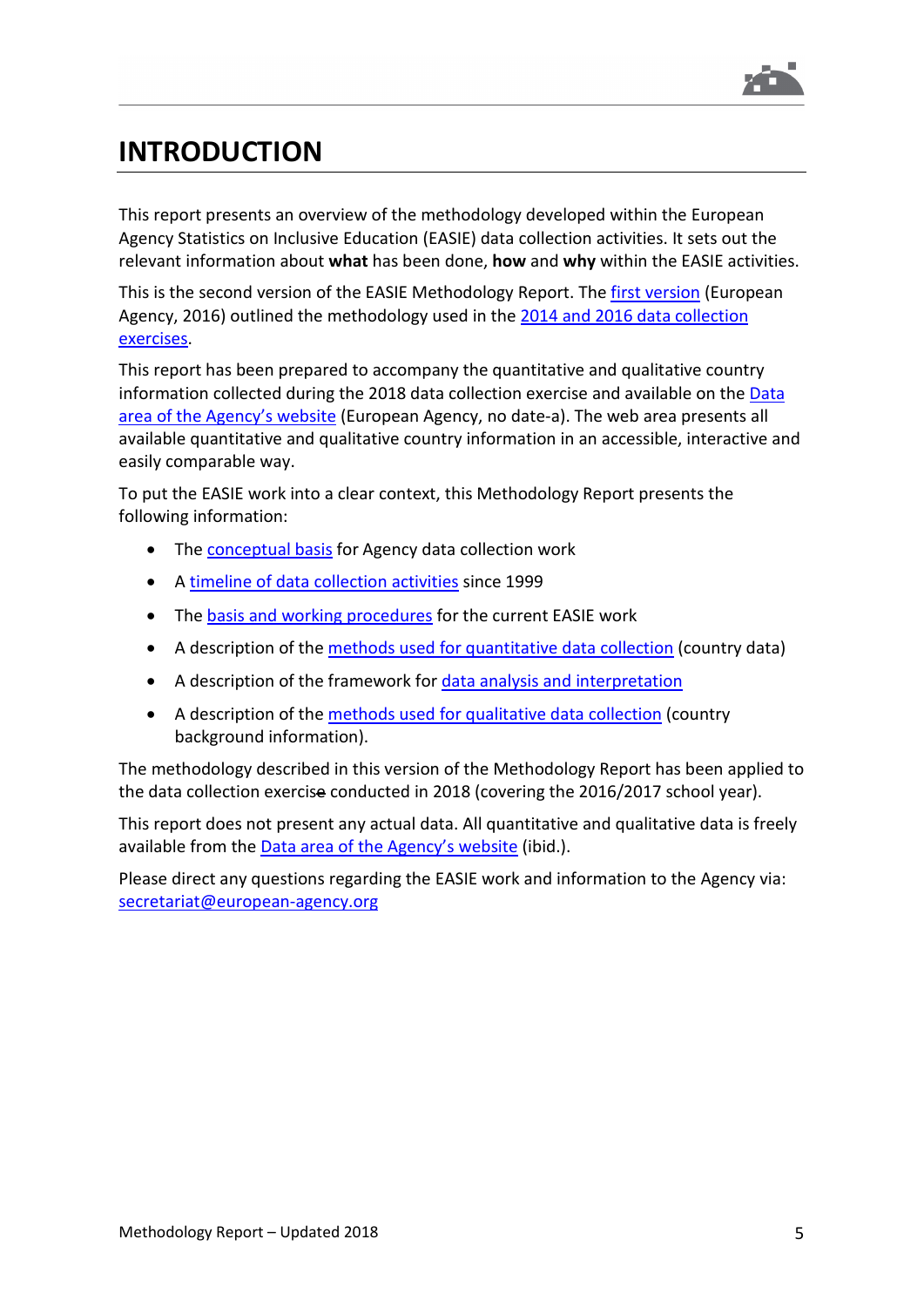# <span id="page-7-0"></span>**CONCEPTUAL STARTING POINTS FOR AGENCY DATA COLLECTION ACTIVITIES**

The field of inclusive and special needs education does not deal with 'absolutes' – policymakers, practitioners, researchers and the wider community do not always agree on who does and does not have a disability, impairment or special educational need. This is because a person's special need essentially arises from two possible sources:

- Factors within the person themselves (some form of impairment)
- Factors within their environment (which can either minimise or exacerbate the impairment).

Special educational needs (SEN) is a 'construction' that countries usually define within their legislation. This definition is then used to identify, assess and make provision for learners in different ways. There are no universally accepted definitions of disability and/or SEN available to use to compare European countries. Some countries are considering incorporating ISCED definitions into their legislation. However, there are no other specific, externally generated definitions relating to SEN or special needs education in use within countries' educational legislation or data collection work.

Agency member countries recognise that using 'external' definitions of disability or SEN in data collection work has significant methodological difficulties in practice. The policies and practice that direct inclusive and special needs education provision in countries have evolved over time, within very specific contexts. They are, therefore, highly individual.

Increasingly, many countries' policies have a clear focus on special or additional 'provision', rather than solely 'in-learner' factors. Alongside this, many countries are moving away from definitions, assessment and provision based on a medical model, towards educational and 'interactionist' approaches. Nevertheless, there are no agreed criteria regarding the type of provision certain learners should receive. For this reason, Agency countries have agreed on the most useful means of collecting any form of quantitative data on inclusive or special needs education. This is through a 'bottom-up' approach, which uses the country's own legal definition of SEN as the basis for data collection.

Using country definitions of SEN as the basis for data collection presents a number of methodological difficulties. These must be made clear if the data is to be interpreted correctly:

- Country legislation and policy may or may not include a 'definition' of what is meant by inclusive education and a segregated setting.
- Countries include different 'categories' of children/learners<sup>1</sup> within their definitions of SEN. Different 'categories' of special needs may or may not be

 $\overline{a}$ 

<span id="page-7-1"></span><sup>1</sup> This report uses 'children/learners' instead of 'pupils' to refer to everyone in the education system from ISCED 02 level programmes (pre-primary education) up to ISCED 3 (upper-secondary education).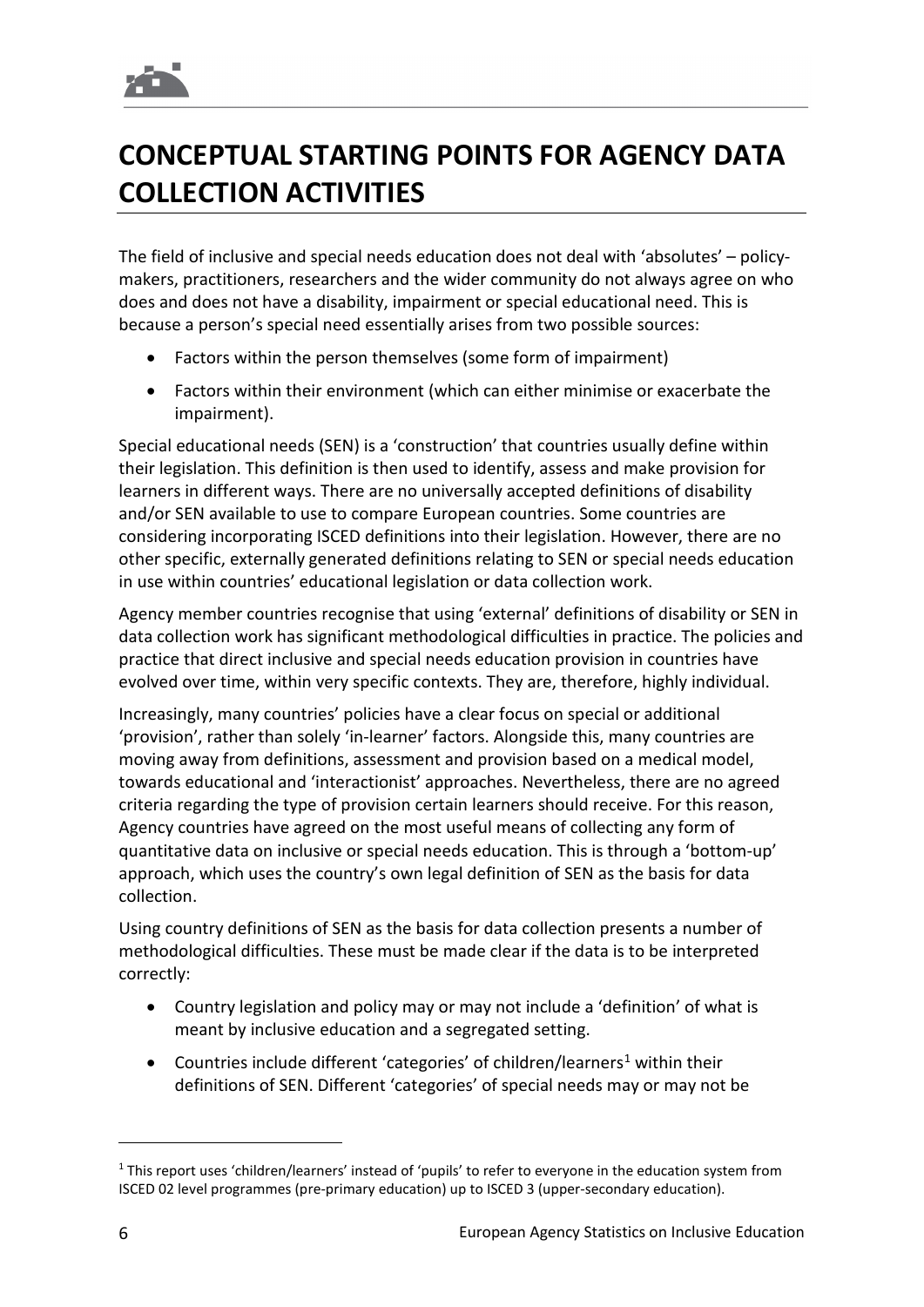

covered: disability (sensory, physical, psychological), learning difficulties, behavioural problems, health problems, social disadvantage, etc.

- Countries may or may not 'count' only those children/learners who have an official 'recognition' – decision, certificate, statement or another legal document – of SEN.
- The age range of school education is not the same in all countries. Alongside this, some countries count children/learners outside a certain age range if they are enrolled in the respective ISCED level education.
- Many countries do not collect data on the numbers of children/learners in fully inclusive settings who receive SEN support. A number of countries indicate that official figures are for 'known' children/learners, but that other children/learners also receive support.

The points above illustrate that **it is not useful to compare raw numbers of children/learners officially recognised as having SEN** or to compare raw numbers of children/learners with SEN in different placements.

**Identification rates** – the percentage of children/learners recognised as having SEN, against the whole school population – can be calculated using raw numbers. However, the rates are only directly comparable across countries if an operational definition of SEN is applied.

**Placement rates** – the percentage of children/learners recognised as having SEN, educated in different settings, against the whole school population – can also be calculated. These rates are only comparable if some operational definitions of different settings are applied.

Quantitative data on identification and placement rates is of interest. Nonetheless, **it cannot provide any indication of the quality, suitability or appropriateness of the education provided for children/learners with SEN**. Other, qualitative data must be considered in relation to quantitative data in order to fully understand trends in provision and movement towards inclusion.

This thinking has underpinned all Agency data collection activities since 1999. During that time, there have been different steps and developments to address the difficulties highlighted above and the methodological issues evident in collecting quantitative data within the field of inclusive and special needs education. The subsequent sections focus on these concrete steps and developments.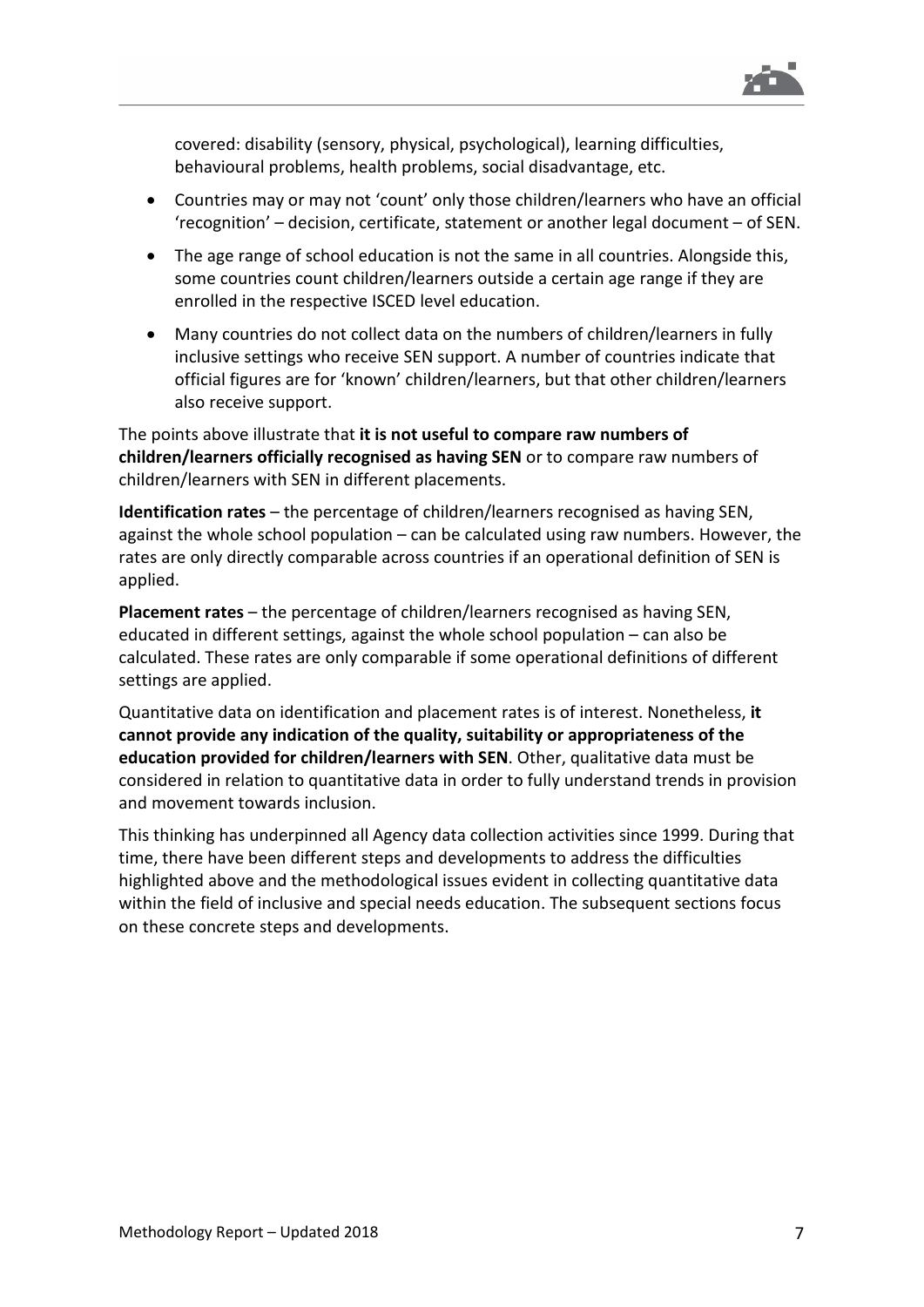

## <span id="page-9-0"></span>**TIMELINE OF AGENCY DATA COLLECTION WORK**

The current EASIE data collection work has built upon a series of Agency activities conducted since 1999. This section outlines the activities so as to put the EASIE work into a timeline context.

#### **Data collection on learners with special educational needs**

The Agency first collected comparative quantitative data on the numbers of learners identified as having SEN in 17 Agency member countries in 1999. This work was an activity under the evaluation of the European Commission's Socrates programme (European Commission, 1999).

The information collected in 1999 was reviewed and considered useful reference material for Agency country representatives. A decision was taken to regularly collect quantitative data on the numbers of learners identified as having SEN and where they were educated. Since 2002, data has been collected by Agency member country representatives and published by the Agency every two years.

In 2002 and 2004, the quantitative information collected focused upon:

- 1. The number of **compulsory school-aged learners** (including those with SEN)
- 2. The number of **compulsory school-aged learners with SEN** (in all educational settings)
- 3. The number of **learners with SEN in separate special schools**.

In addition, the Agency collected accompanying background (qualitative) information from countries. This consisted of a description of the compulsory age phase, clarification of public/private sector education, and the legal definition of SEN in the country concerned.

Using this information, two comparative indicators could be calculated:

- The percentage of learners identified as having SEN (based on the whole school population)
- The percentage of learners educated in separate special schools (based on the whole school population).

The Agency published this information. It was also used within the *Key Data on Education in Europe 2005* publication in the section on 'Participation – Trends in the proportion of pupils with special needs educated separately' (Eurydice, 2005, pp. 123–124).

In 2006, a further quantitative data collection element was added:

4. The **number of learners with SEN in inclusive settings** (mainstream schools).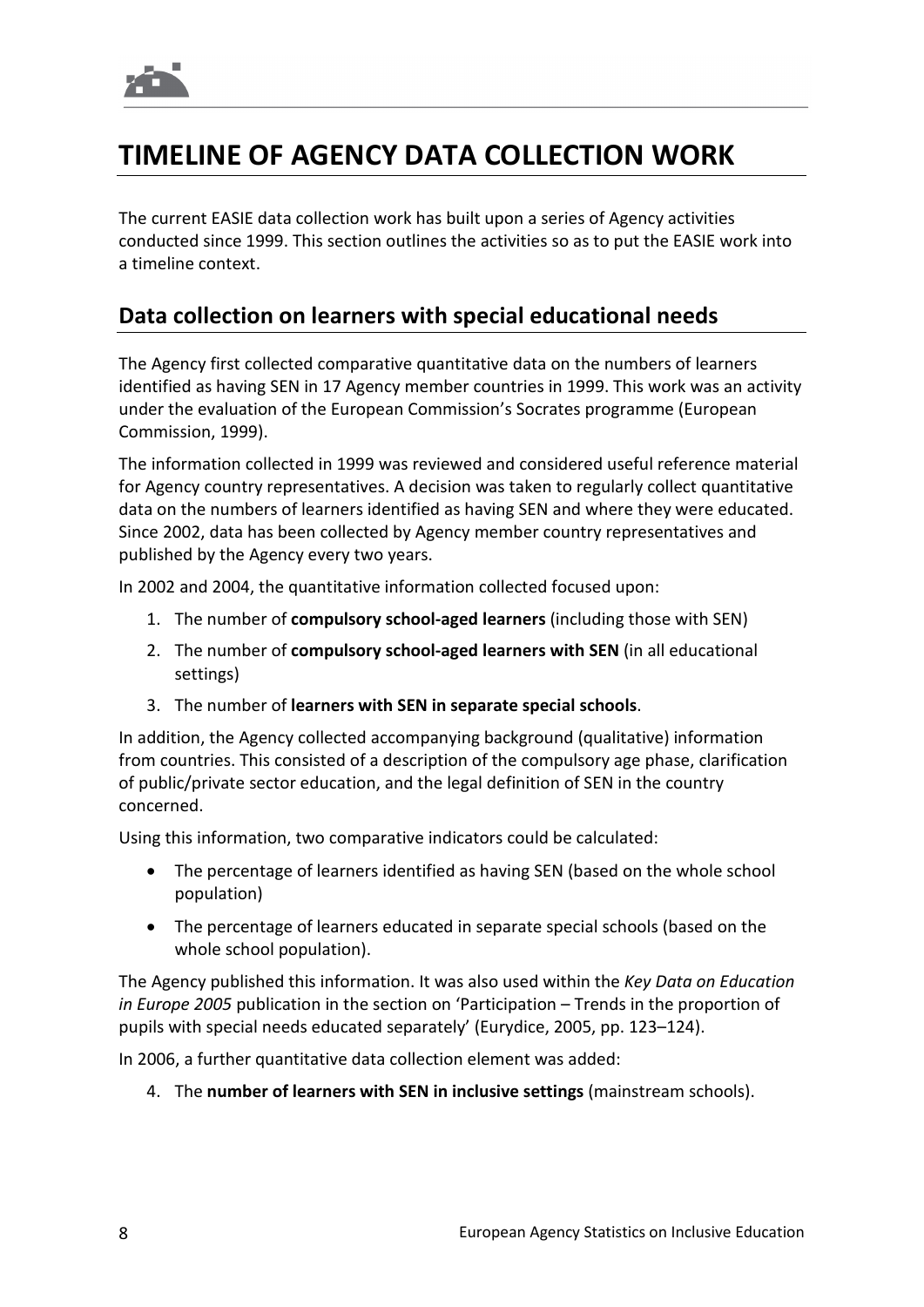

The information provided through this additional data element was then reviewed. It was considered too unclear to give additional comparative information. Therefore, a decision was taken to refine the data collected relating to the placements of learners with SEN:

- 4. The number of **learners with SEN in special classes in mainstream schools**
- 5. The number of **learners with SEN in fully inclusive settings**.

These refined quantitative data questions used a placement benchmark relating to time spent in an educational setting. A separate (segregated) setting is where a learner with SEN follows education in a separate special class or special school for the largest part – 80% or more – of their time.

Agency member country representatives agreed upon this operational definition of a segregated placement. It has been used across different areas of Agency thematic project work.

These five quantitative data questions were used for the data collection exercises in 2008, 2010 and 2012. The same qualitative data was collected for each dataset.

Agency data collected during this period was used in the Commission staff working documents entitled *Progress Towards the Lisbon Objectives in Education and Training: Indicators and Benchmarks 2008* (European Commission, 2008) and *2009* (European Commission, 2009).

The 2008, 2010 and 2012 datasets are available from the [Publications section](https://www.european-agency.org/resources/publications?theme%5B168%5D=168&type%5B255%5D=255) of the Agency's website (European Agency, 2009; 2010; 2012).

### **Mapping the Implementation of Policy for Inclusive Education**

In late 2010, a parallel scoping activity was initiated, entitled [Mapping the Implementation](https://www.european-agency.org/agency-projects/mapping-the-implementation-of-policy-for-inclusive-education)  [of Policy for Inclusive Education](https://www.european-agency.org/agency-projects/mapping-the-implementation-of-policy-for-inclusive-education) (MIPIE) (European Agency, no date-b). This activity was co-financed by a European Union Grant under the Lifelong Learning, Comenius Accompanying Measures programme.

The MIPIE work did not focus on collecting qualitative or quantitative data. Rather, its goal was to identify **what** data is required to inform policy for inclusive education and **how** it can be collected. Crucially, the project involved both policy-makers for inclusive education – Agency member country representatives – and data collection experts – statisticians working in ministries of education and responsible for national-level data collection.

Working collectively, the representatives from 27 countries:

- developed a rationale for what information needs to be made available for policymakers;
- identified what information is already available;
- highlighted the gaps in current information;
- provided detailed proposals on how the necessary information could be collected in the future for the purposes of national self-mapping and for European-level comparative purposes.

The [MIPIE project report](https://www.european-agency.org/resources/publications/mapping-implementation-policy-inclusive-education-exploration-challenges-and) contains the final proposals [\(European](https://www.european-agency.org/publications/ereports/mipie-report/mipie-report) Agency, 2011).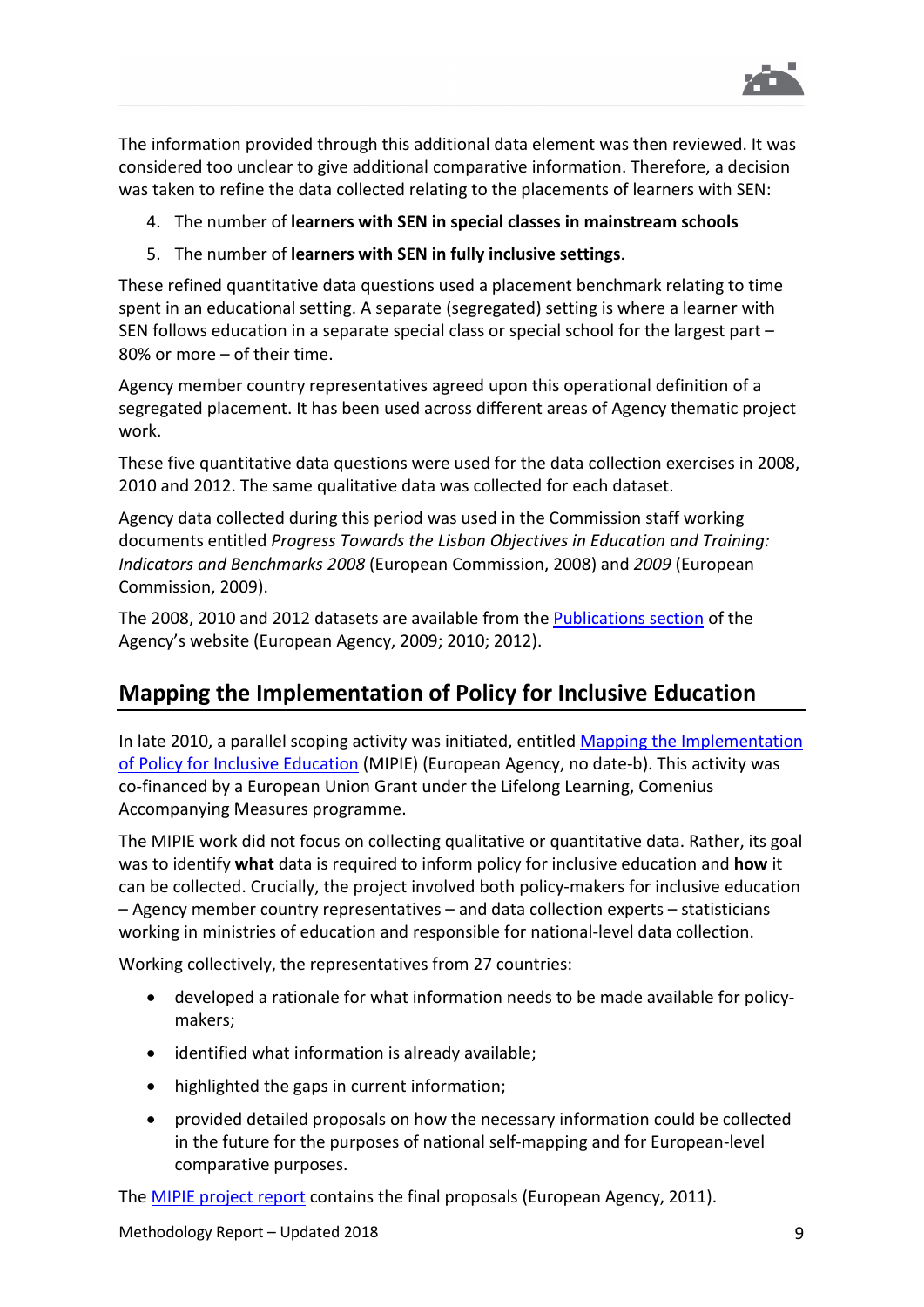

The project concluded that data collection must be in line with European Union (EU) objectives for education and training (Publications Office of the European Union, 2016). It must also be in line with the United Nations *Convention on the Rights of Persons with Disabilities* (UNCRPD) (United Nations, 2006), as this has an increasing influence upon legal frameworks for education. Mapping the implementation of policy for inclusive education therefore requires indicators that provide evidence that education systems are equitable for children/learners with SEN. Both quantitative and qualitative indicators need to be identified in relation to:

- participation in education and training;
- access to support and accommodation;
- learning success and transition opportunities;
- affiliation opportunities.

The project findings provided a long-term agenda for developing Agency data collection and related project work. However, not all of the MIPIE project findings could be implemented immediately. Therefore, in 2012, Agency country representatives agreed to undertake further development work to agree the focus and procedures for collecting quantitative and qualitative data collection regarding **participation in inclusive education** in the compulsory school sector.

This long-term work is the on-going European Agency Statistics on Inclusive Education (EASIE) activity. It has been agreed with all Agency country representatives that EASIE will be a long-term, incremental Agency activity. The intention is that the work will:

- be the starting point for developing longer-term data collection on rights, quality and effectiveness issues;
- lead to an agreed set of indicators on inclusive education for Agency member countries, as well as a wider audience.

#### **Guidelines for EASIE data collection work**

Throughout all of this work, a number of guidelines for EASIE – which underpin all the work – have been agreed:

**Taking a bottom-up approach** – the EASIE work is based on Agency member countries' current policy and practice for inclusive education, as well as data collection work. No externally generated definitions relating to SEN or special needs education are used within EASIE. All areas of data collection, as well as procedures, are based on working agreements that have been discussed with the EASIE data collection experts.

**Focusing on educational opportunities** – the information collected within EASIE does not rely on the identification of 'in-learner' factors (i.e. types of disability or SEN). It focuses on key aspects of the educational system: enrolment in education and placement in different types of provision.

**Using existing data sources** – the EASIE data collection uses quantitative and qualitative information that is already collected and available in countries. No additional data collection is involved.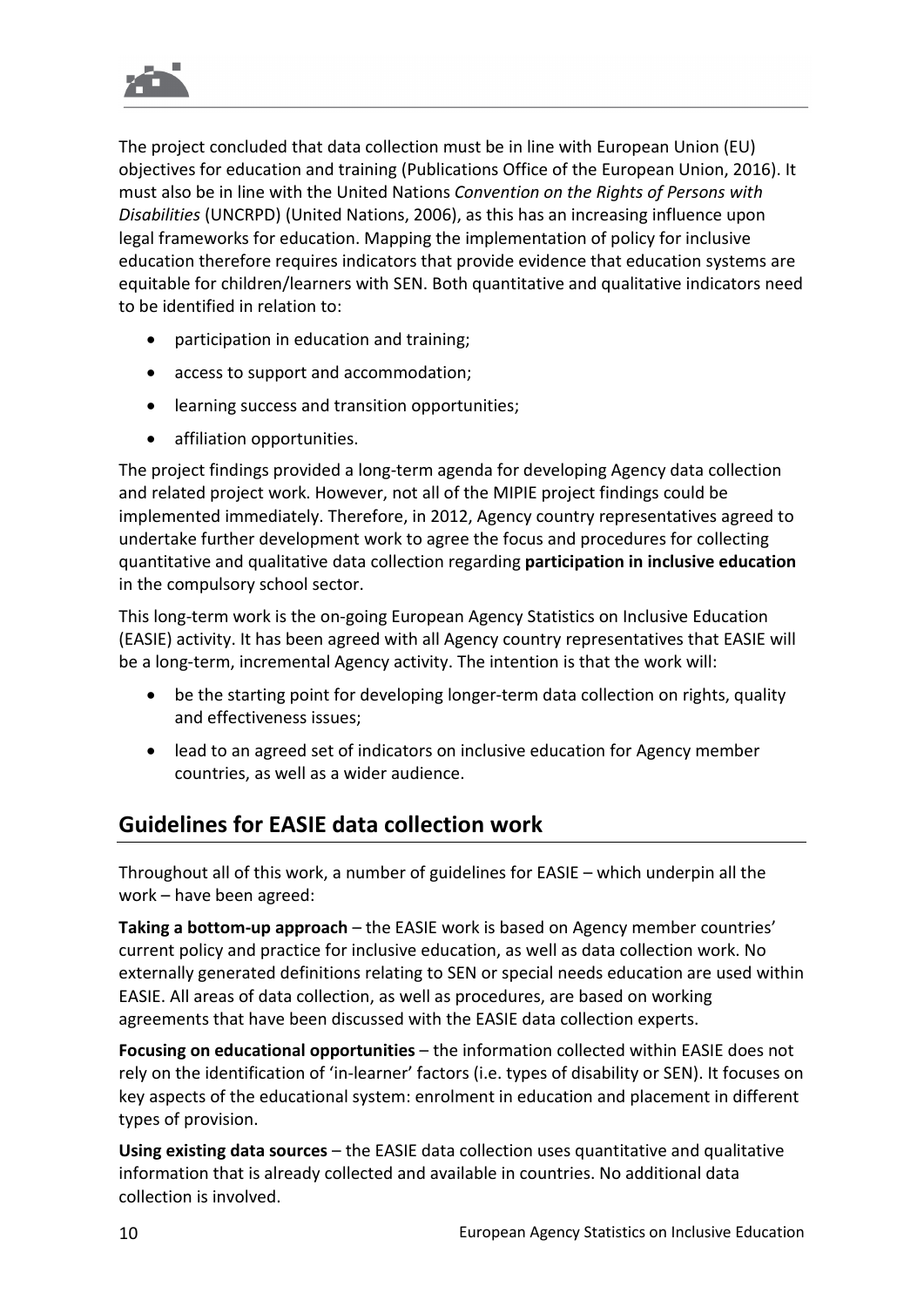

**Building on existing international tools and definitions** – to support comparability, existing data collection concepts, parameters, definitions and sources have been used wherever possible. These include ISCED 2011 definitions for a number of key concepts and the use of Eurostat population data as a source.

(The [Annex](#page-27-0) at the end of this report contains the ISCED definitions used in the EASIE work).

**Sharing information with other organisations** – the Agency regularly shares information about the development, implementation and outcomes of the EASIE activities with representatives of the European Commission, Eurostat, OECD-INES and UNESCO. This information exchange is an important way of ensuring synergy of the respective organisations' work in this area, and avoiding duplication of country work as far as possible.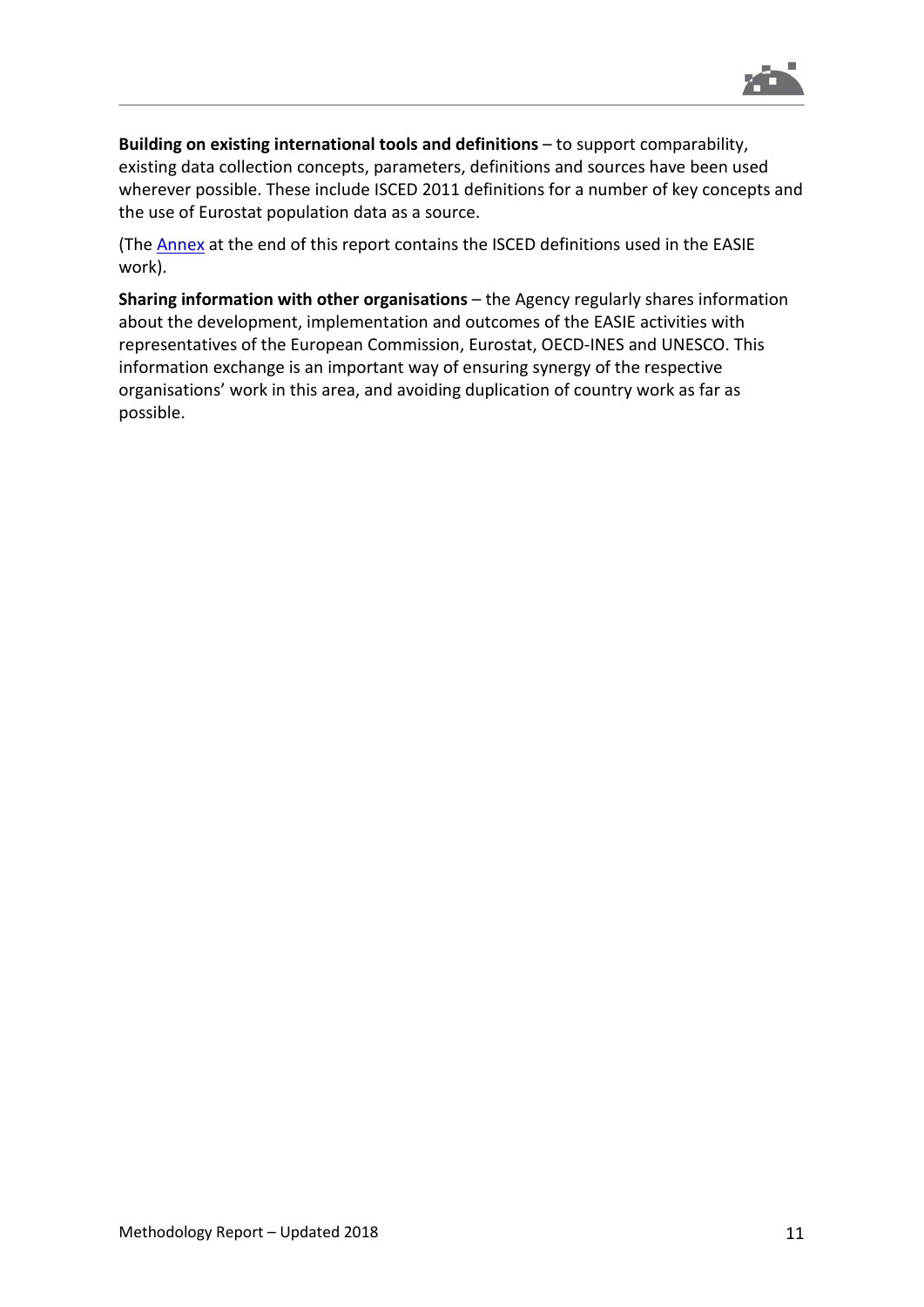

## <span id="page-13-0"></span>**THE BASIS FOR THE EASIE WORK**

As a result of the various developments in Agency data collection work with member countries, the **agreed goal for the EASIE work is to provide individual country, comparative and aggregated data that informs country-level work on learners' rights issues and informs debates on equity and participation in inclusive education**.

The EASIE work represents a shift in the emphasis of Agency data collection. It moves away from a focus on children/learners with recognised SEN and placement in separate segregated settings, towards a focus on all children/learners across different ISCED levels of education and participation in inclusive settings.

Since 2012, the Agency has conducted discussions with the nominated data collection experts from member countries, as well as pilot work in a limited number of countries. This has been in order to reach agreement on what data is needed to achieve this change in focus and how it should be collected.

Since 2013, workshops with the data experts from all Agency member countries have been held each year to:

- identify country data collection possibilities;
- explore feasibility and comparability issues;
- agree the focus and procedures for data collection.

Existing data availability in countries was examined in depth through piloting activities. In 2013, pilots were implemented in ten countries. In 2015, pilots were implemented in four countries.

In 2017, a joint workshop was held involving the data experts and the nominated policymaker ministerial representatives of Agency member countries. In the workshop, new policy questions for Agency data collection were identified and the parameters for developing the EASIE activities were agreed. Based upon these discussions, a new framework for data collection was developed for implementation in 2018.

This Methodology Report focuses on the revised framework for data collection.

#### **The current focus of EASIE data collection**

Overall, the development of the EASIE data collection work has focused on procedures and outputs that provide comparable information from countries to inform questions relating to five equity issues:

- 1. Access to mainstream education (the proportion of children/learners who go to mainstream school)
- 2. Access to inclusive education (the proportion of children/learners who spend the majority of their time with their peers in mainstream classrooms)
- 3. Placement of children/learners with an official decision of SEN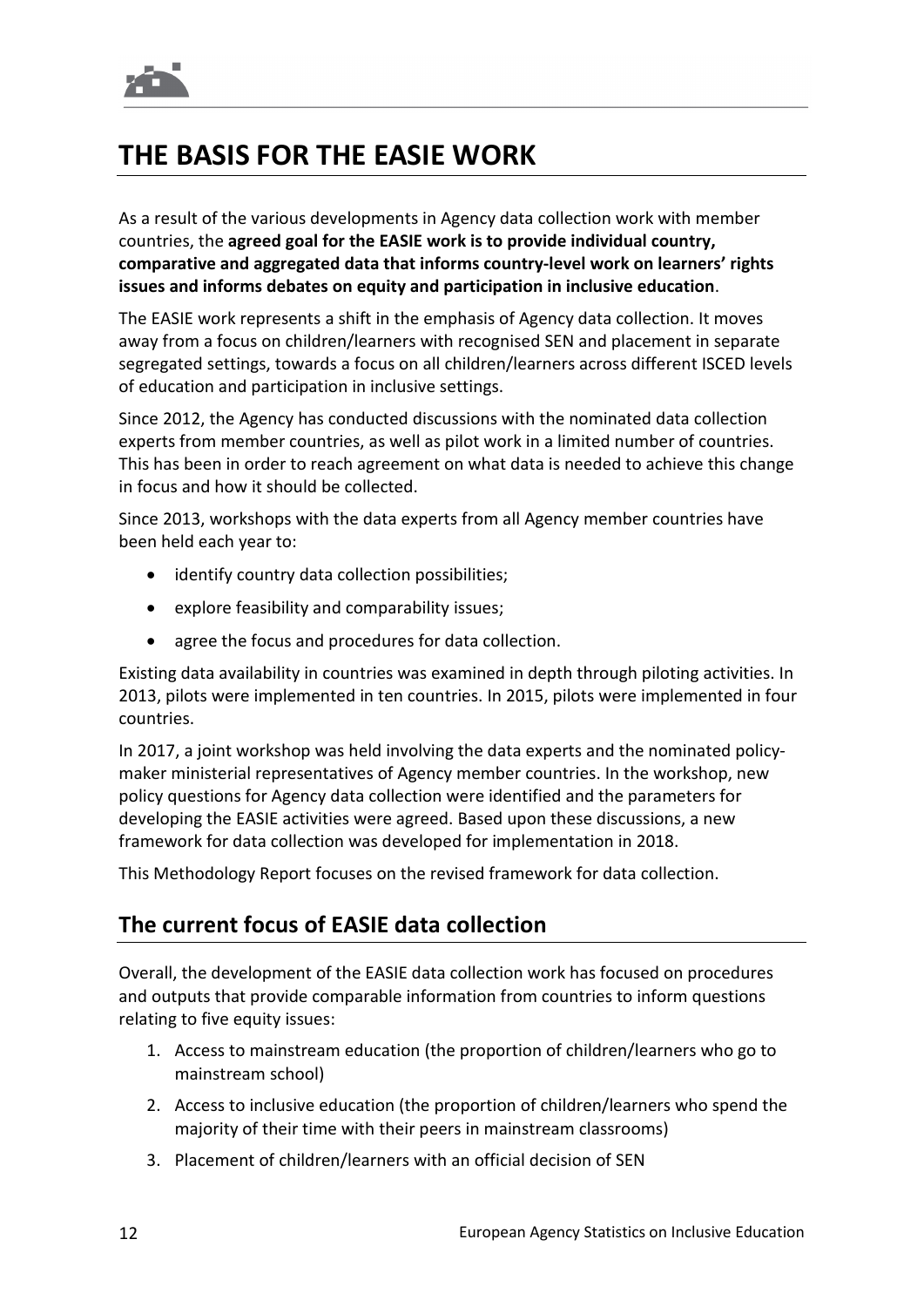

- 4. Gender breakdowns of data on placement of children/learners with an official decision of SEN
- 5. ISCED level breakdowns of data on placement of children/learners with an official decision of SEN.

The agreed focus for EASIE data collection therefore covers:

- the **potential (pre-)school age range population** in ISCED levels 02, 1, 2 and 3 in a country (the number of children/learners in a given age range);
- the **actual school age range population** in ISCED levels 02, 1, 2 and 3 (the number of children/learners enrolled in (pre-)schools in a given age range);
- **all education sectors** (state, independent and private);
- **all possible educational placements** (mainstream, special classes and units and special schools);
- **non-formal education**;
- **children/learners out of any form of education**.

In order for country data covering these areas to be comparable, two important operational definitions for data collection were identified and agreed upon:

#### **1. Operational definition of an official decision of SEN**

An official decision leads to a child/learner being recognised as eligible for additional educational support to meet their learning needs. An official decision meets the following criteria:

- There has been an educational assessment procedure involving a multi-disciplinary team.
- The multi-disciplinary team includes members from within and external to the child's/learner's (pre)school.
- There is a legal document which describes the support the child/learner is eligible to receive and which is used as the basis for planning.
- The official decision is subject to a formal, regular review process.

All data collected relating to children/learners with SEN is in line with this operational definition of an official decision of SEN.

#### **2. Operational definition of an inclusive setting**

An inclusive setting refers to education where the child/learner with SEN follows education in mainstream classes alongside their mainstream peers for the largest part – 80% or more – of the school week.

Previous Agency projects and data collection work have used this benchmark in different forms. 80% clearly indicates that a child/learner is placed in a mainstream setting for the majority of their school week. At the same time, it acknowledges possibilities for small group or one-to-one withdrawal for limited periods of time (i.e. 20% or one day a week).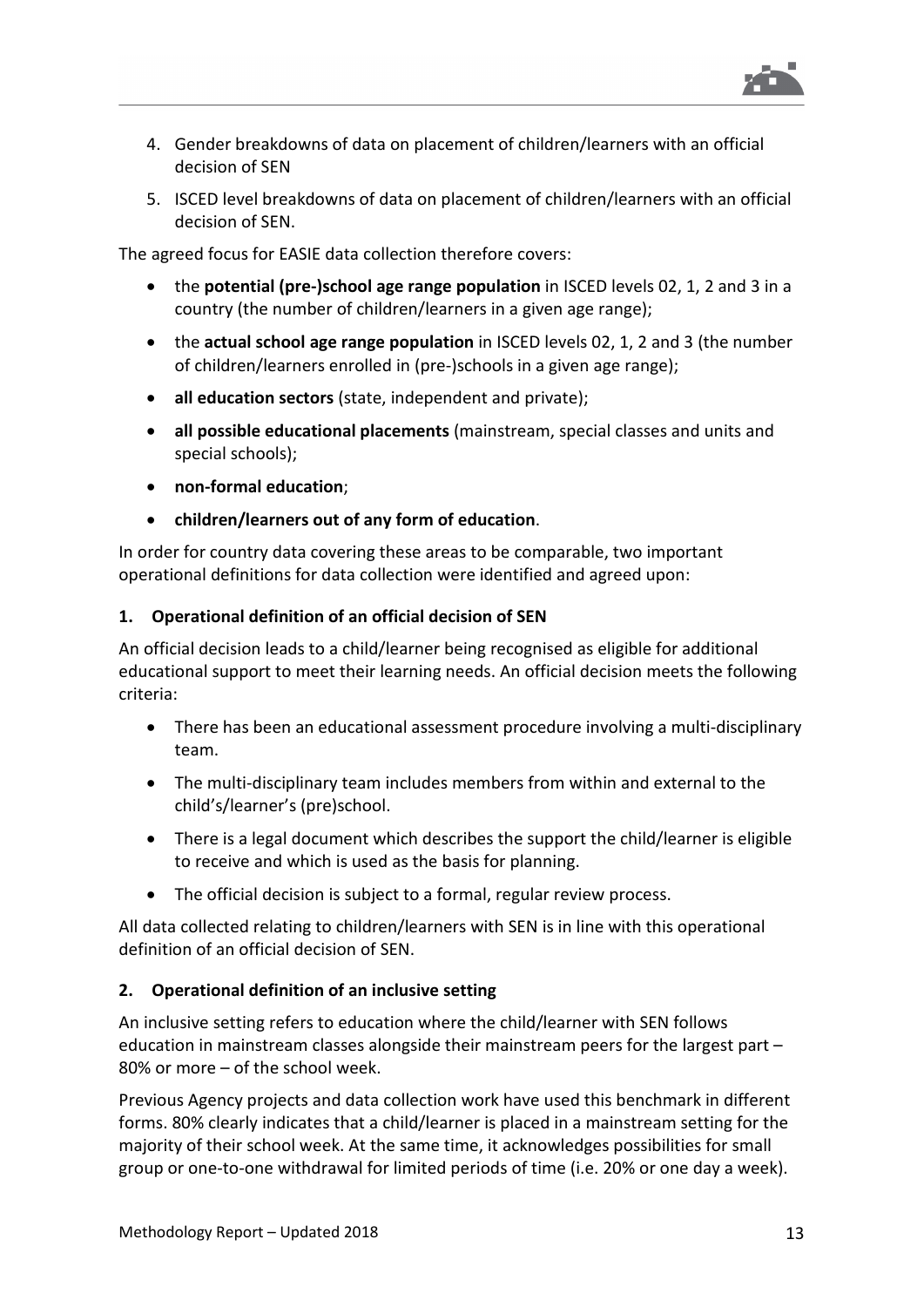

Not all countries are able to provide exact data relating to the 80% time placement benchmark. Therefore, proxies have been identified, agreed upon and applied as needed. More details are available in the [country background information section](https://www.european-agency.org/data/data-tables-background-information) of the EASIE web area (European Agency, no date-c).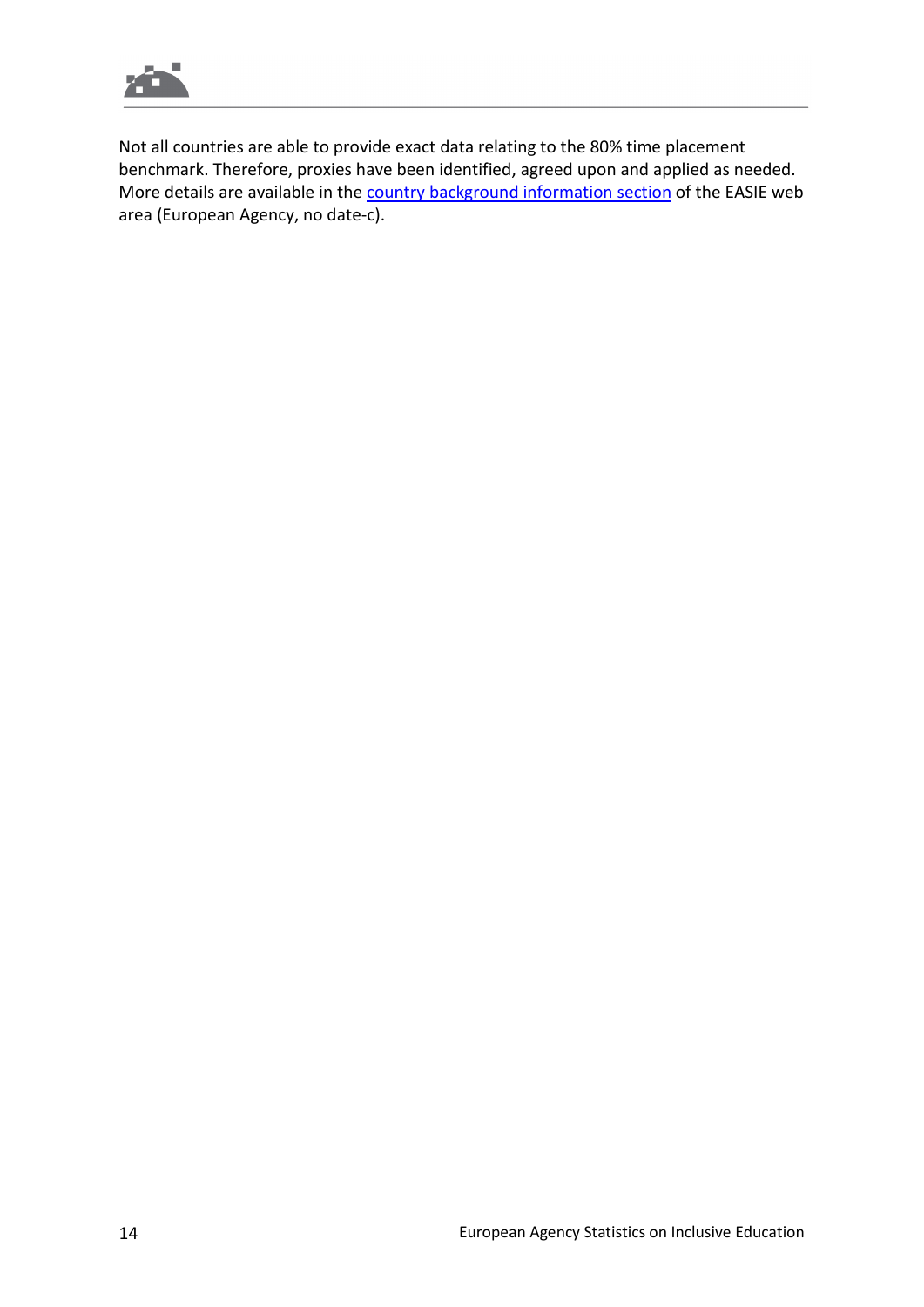

### <span id="page-16-0"></span>**EASIE QUANTITATIVE DATA COLLECTION**

The EASIE quantitative data collection involves country data collection experts providing statistical information in an Excel file. This file has a number of agreed inbuilt checks and calculations to aid data accuracy.

The statistical data is complemented by information on sources, as well as detailed notes – regarding, for example, methodology issues – as required to explain the data presented.

All the available information is presented in a [dedicated section on each country page](http://www.european-agency.org/data/country-data-and-background-information) of the Data web area [\(European](https://www.european-agency.org/data/country-data-and-background-information) Agency, no date-c).

There are three data collection tables for each country – with some compulsory and some optional cells:

- 1. Population and enrolment
- 2. Age samples of 4, 9, 15 and 17 years
- 3. Children/learners with an official decision of SEN.

All data collection tables ask for gender information (i.e. the number of male and female children/learners for each question) in order to be able to provide gender breakdowns and gender distributions on all indicators.

The data collected is actual numbers of children/learners, not full-time equivalents. Estimations or rounded-up figures are only acceptable where absolutely necessary. However, if any form of estimation is used, it is explained in the notes section.

Where necessary, the following agreed abbreviations are used to indicate missing data or a question that is not applicable within the country context:

- M (Missing data)
- NA (Not applicable).

Notes always accompany Missing data and Not applicable entries.

The sections below describe the content, purpose, essential focus and comparability factors of each of the tables.

#### **Table 1: Population and enrolment**

This table's **purpose** is to provide data for the headline indicator on inclusive education – the percentage of all children/learners within ISCED levels 02, 1, 2 and 3 typical age ranges being educated in inclusive settings.

The headline indicator focuses on inclusive education in the broadest sense. It is based on data on all children/learners eligible to be in formal education, not just those recognised as having an official decision of SEN.

Data from this table can be used as a basis for wider data analysis linked to all other tables.

The table's **focus** is on the entire potential population at ISCED levels 02, 1, 2 and 3.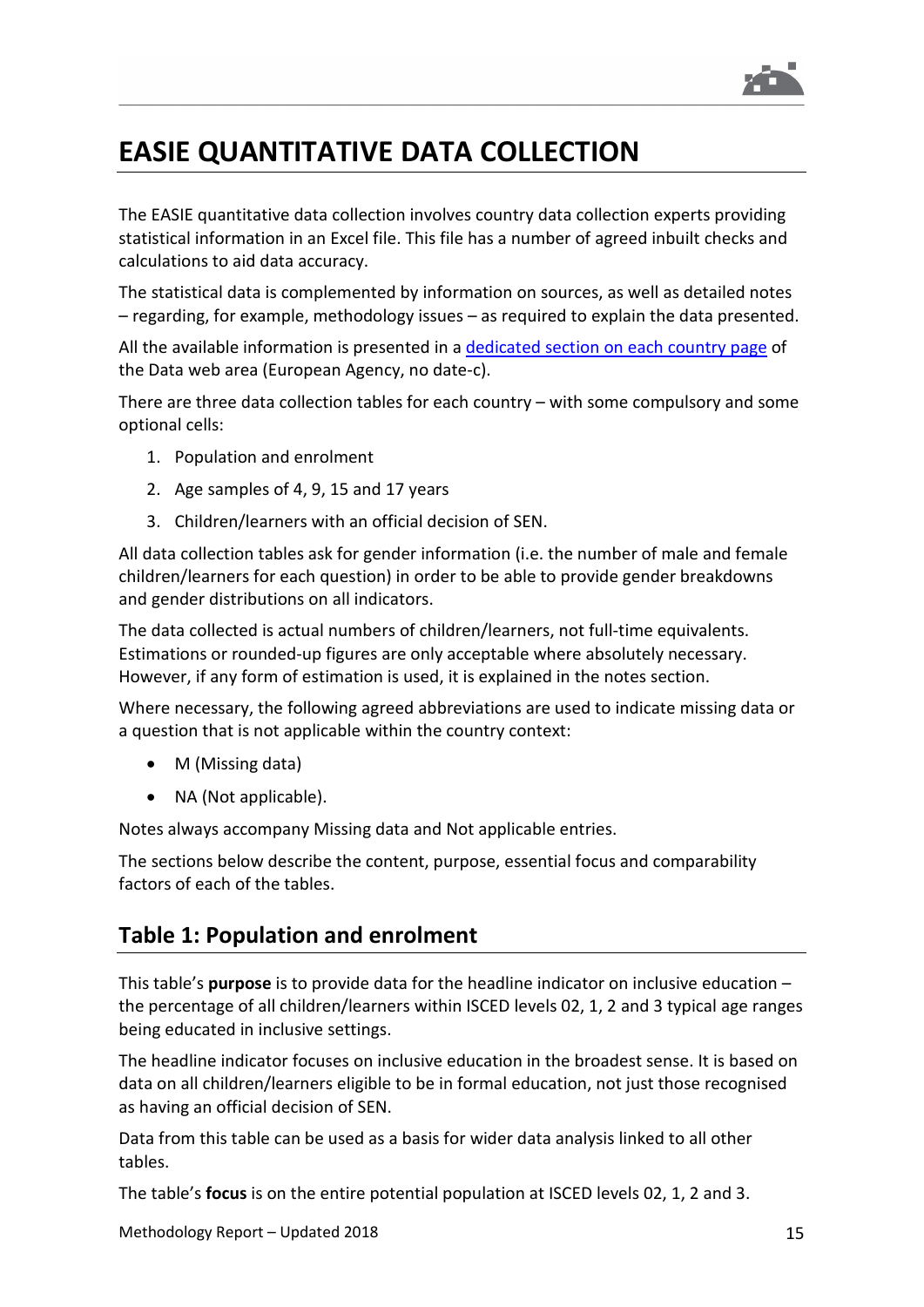

The data collected explores:

- who is in formal education and who is not;
- who is educated in an inclusive setting and who is not.

The data collected provides information on:

- access to formal education;
- the placement of children/learners in inclusive settings or otherwise.

There are five questions in the table, each requiring data relating to numbers at ISCED levels 02, 1, 2 and 3.

- 1. Actual population of children/learners at [ISCED 02/1/2/3]
- 2. Children/learners enrolled in all formal educational settings at [ISCED 02/1/2/3]
- 3. Children/learners out of formal educational settings at [ISCED 02/1/2/3]
- 4. Children/learners enrolled in mainstream formal educational settings at [ISCED 02/1/2/3]
- 5. Children/learners enrolled in mainstream groups/classes for at least 80% of the time at [ISCED 02/1/2/3].

The **comparability factors** accounted for within the table are:

- The ISCED definitions of levels 02, 1, 2 and 3
- The ISCED definition of formal education
- The entire potential school population data taken from the Eurostat annual population statistics (Question 1).

The potential use of different data sources – population data and enrolment data – for this table was recognised as a possible methodological issue. Therefore, it was agreed with the data experts that significant discrepancies between data for Questions 1 and 2 should be explained. Any data discrepancies over 5% required more extensive explanations.

#### **Table 2: Age samples of 4, 9, 15 and 17 years**

This table's **purpose** is to provide age sample data in line with the headline indicator on inclusive education – the percentage of children/learners aged 4, 9, 15 and 17 years being educated in inclusive settings.

The age sample data focuses upon inclusive education in the broadest sense. It is based on data for all children/learners of 4, 9, 15 and 17 years eligible to be in formal education.

The sample age of 15 years gives possibilities for cross-referencing with OECD PISA analyses, as well as data relating to the ET 2020 targets on school drop-outs, etc.

The table's **focus** is on the potential populations of children/learners of a specific age:

• 4 years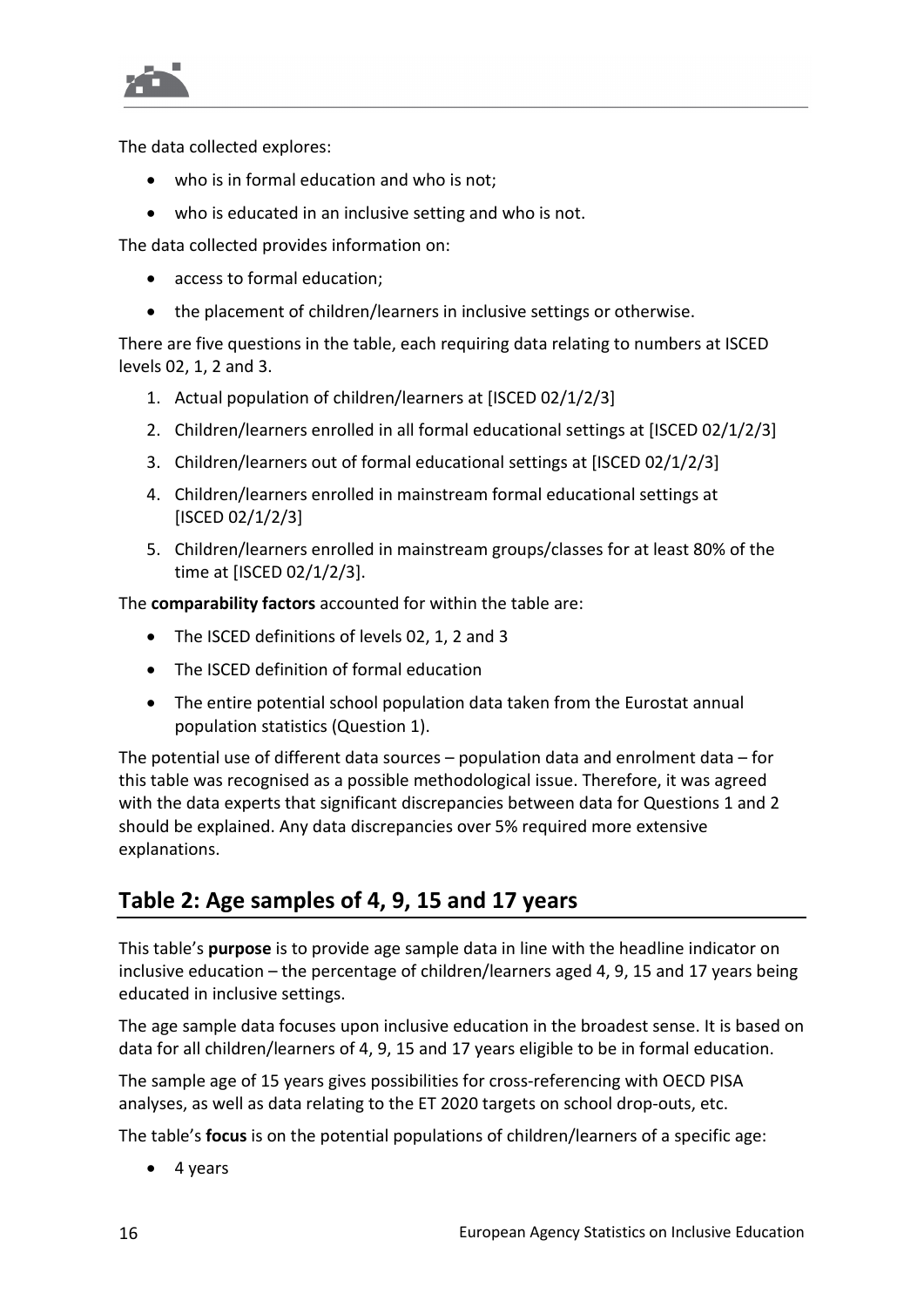

- 9 years
- 15 years (this age corresponds with EU-level data collection on school drop-out rates)
- 17 years.

The data provided within this table focuses upon age-based samples. Within these samples, it explores:

- who is in formal education and who is not:
- who is educated in an inclusive setting and who is not.

Data collected in line with this table provides comparative sample information on:

- access to formal education;
- the placement of children/learners in inclusive settings or otherwise.

The data collection questions for the table are based on the 'Population and enrolment' table. However, they are re-phrased to link to specific age samples:

- 1. Population aged [4/9/15/17 years]
- 2. Children/learners enrolled in all formal educational settings aged [4/9/15/17 years]
- 3. Children/learners out of formal education aged [4/9/15/17 years]
- 4. Children/learners enrolled in mainstream formal educational settings aged [4/9/15/17 years]
- 5. Children/learners enrolled in mainstream groups/classes for at least 80% of the time aged [4/9/15/17 years].

The **comparability factors** accounted for within the table are:

- The age samples of 4, 9, 15 and 17 years
- Data by specific age will be comparable across all countries
- The ISCED definition of formal education
- Entire population data taken from the Eurostat annual population statistics (Question 1).

#### **Table 3: Official decision of SEN**

This table's **purpose** is to provide data relating to children/learners with an official decision of SEN that is in line with the agreed operational definition of an official decision used within the EASIE data collection work.

The data provided via the table examines where children/learners with an official decision of SEN are placed for their education.

All data provided must be considered in line with the country background information relating to the official decision of SEN procedures in the country concerned.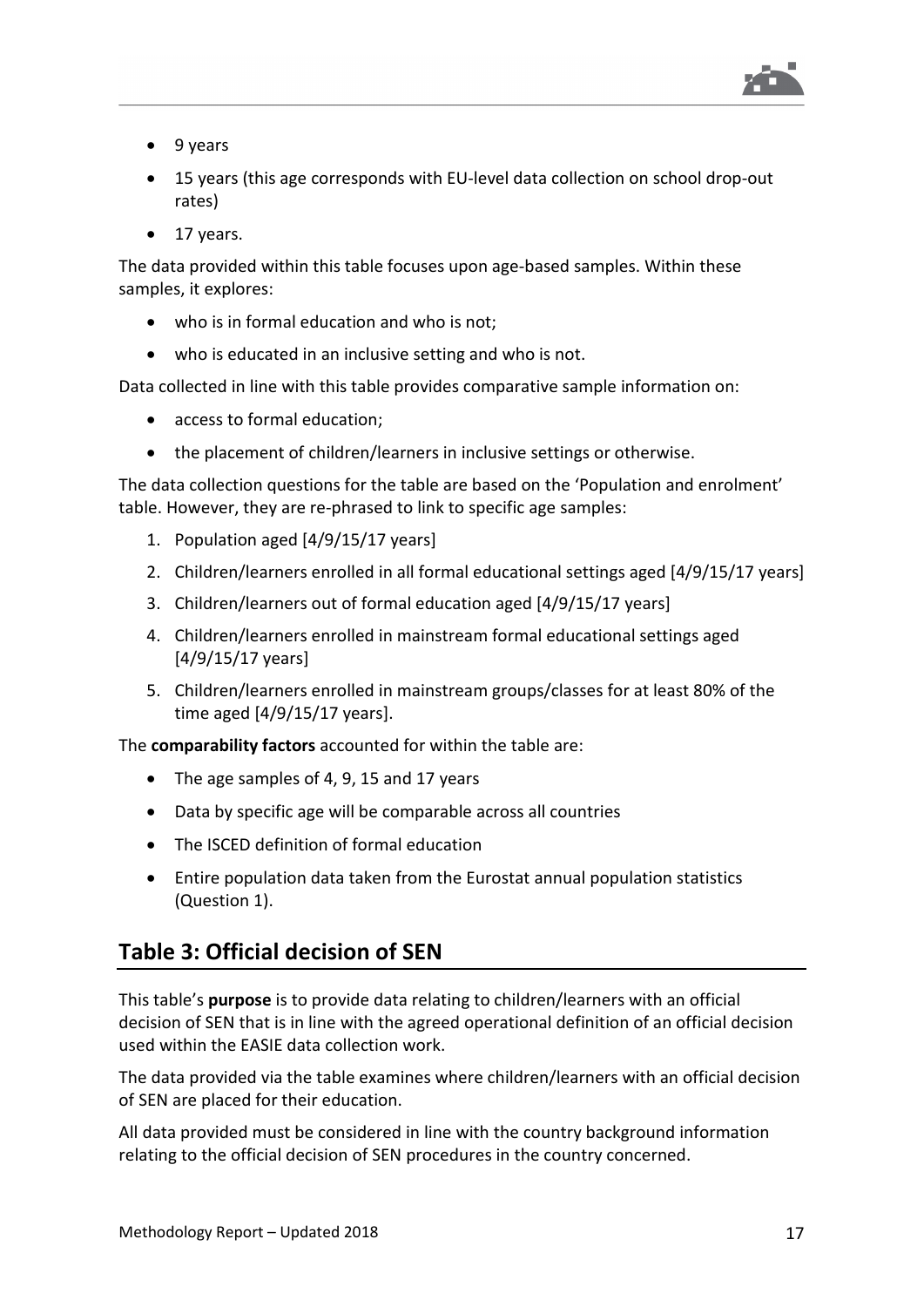

The **focus** is on those children/learners who are officially recognised as having significant educational needs and who require resources to be allocated to them.

The data provides information about the placement of children/learners with recognised SEN in inclusive settings or otherwise.

There are six questions in the table, each requiring data relating to numbers of children/learners with an official decision of SEN at ISCED levels 02, 1, 2 and 3:

- 1. Children/learners with an official decision of SEN in any form of education at [ISCED 02/1/2/3]
- 2. Children/learners with an official decision of SEN educated in mainstream groups/classes for at least 80% of the time at [ISCED 02/1/2/3]
- 3. Children/learners with an official decision of SEN educated in separate special groups/units/classes in mainstream educational settings at [ISCED 02/1/2/3]
- 4. Children/learners with an official decision of SEN educated in separate special (pre)schools at [ISCED 02/1/2/3]
- 5. Children/learners with an official decision of SEN educated in non-formal education at [ISCED 02/1/2/3]
- 6. Children/learners with an official decision of SEN out of any form of education.

The **comparability factors** accounted for within the table are:

- The operational definition of an official decision of SEN
- The ISCED definitions of levels 02, 1, 2 and 3
- The ISCED definition of formal education.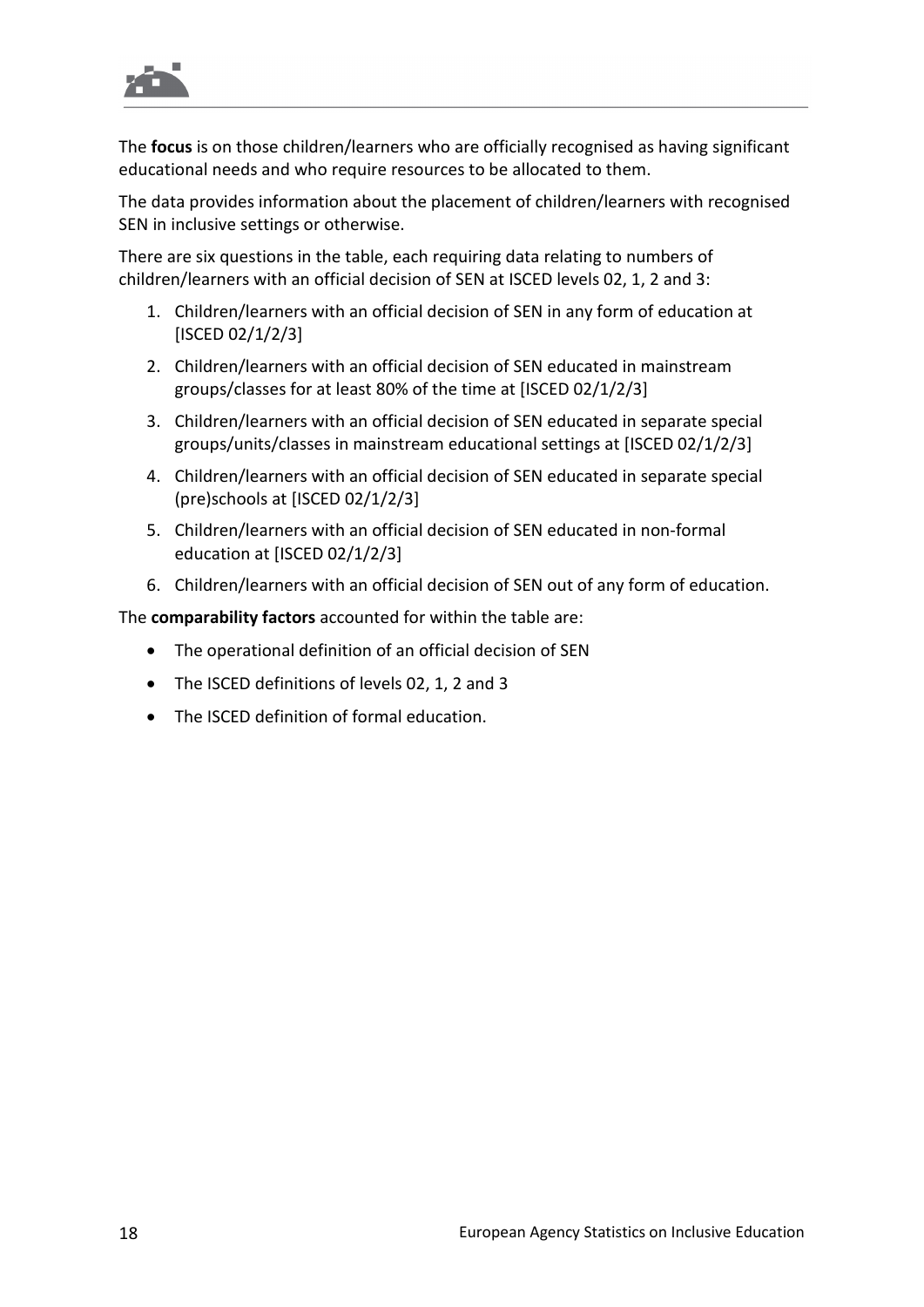

### <span id="page-20-0"></span>**FRAMEWORK FOR DATA ANALYSIS**

Work with the EASIE country data collection experts has also led to the identification of possibilities for data analysis based on agreed indicators. The data analysis has the potential to provide:

- an analysis of individual country information;
- comparative information across all countries;
- aggregated, total averages across countries;
- trend analysis data.

This different information is reported in different forms. All countries receive an internal country report that includes all possible indicators for that specific country. The Agency Representative Board members in each country check and approve their respective country reports. The country reports are later used in the Cross-Country Report, which presents all available indicators for all countries, as well as calculated total averages on all indicators (European Agency, 2017; 2018a).

In addition to these reports, there is a Key Messages and Findings report (European Agency, 2018b). This provides an overarching interpretation of the 2014 and 2016 datasets in order to highlight key messages and emerging findings across the datasets that are important for the Agency member countries' work.

In relation to **population and enrolment data**, the following data analysis possibilities have been agreed:

- Enrolment rate in mainstream education based on the enrolled school population
- Enrolment rate in inclusive education based on the enrolled school population.

In relation to data on the **age samples of children/learners aged 4, 9, 15 and 17 years**, the following data analysis possibilities have been agreed:

- Age sample enrolment rate in mainstream education based on the enrolled school population
- Age sample enrolment rate in inclusive education based on the enrolled school population.

In relation to data on **children/learners with an official decision of SEN**, the following data analysis possibilities have been agreed:

- Percentage of children/learners with an official decision of SEN based on the enrolled school population
- A breakdown of placements of children/learners with an official decision of SEN by:
	- − placement in inclusive education;
	- − placement in special classes;
	- − placement in special schools;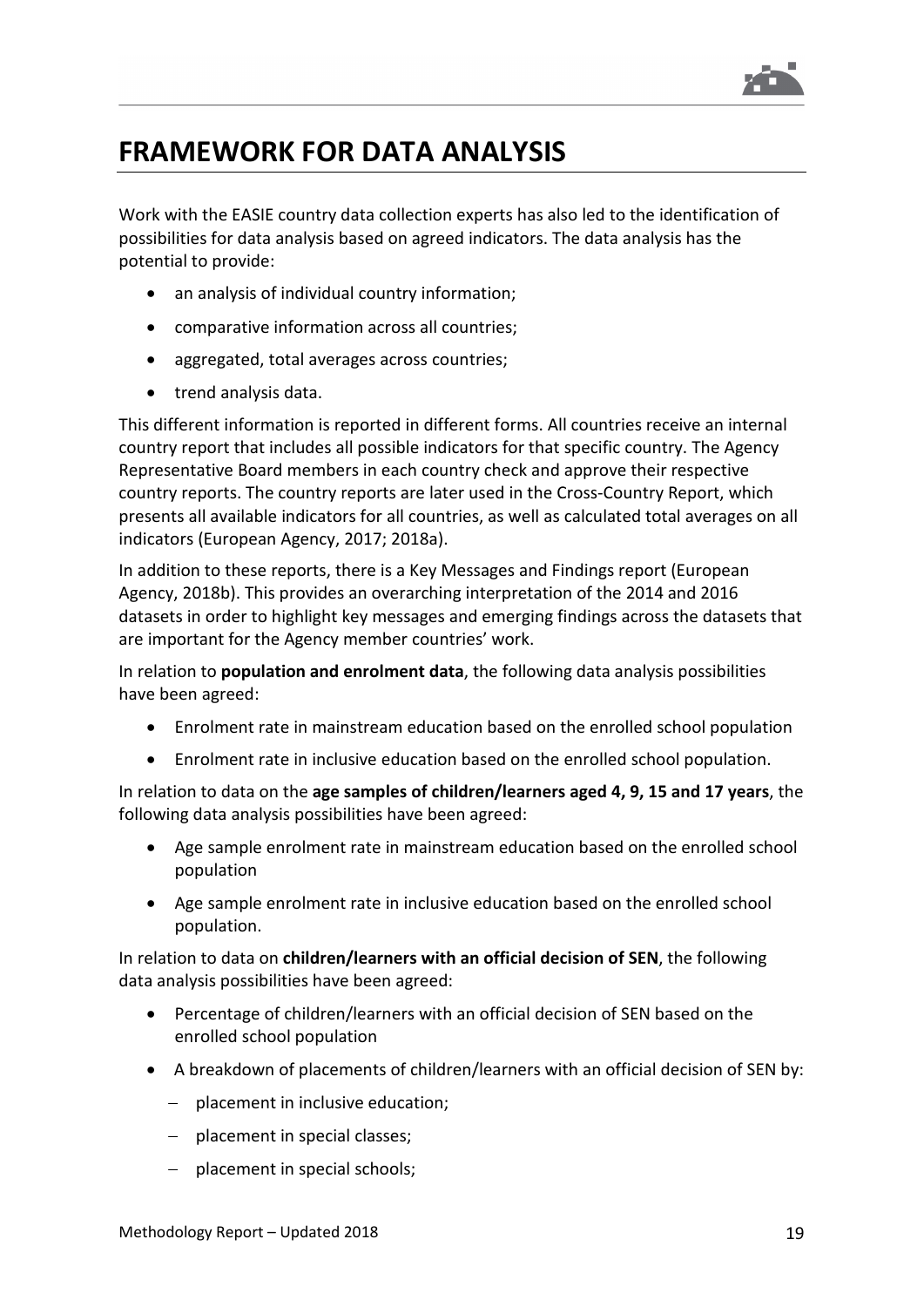

- − placement in non-formal educational settings
- Percentage of children/learners with an official decision of SEN in inclusive settings based on the enrolled school population
- Percentage of children/learners with an official decision of SEN in special classes based on the enrolled school population
- Percentage of children/learners with an official decision of SEN in special schools based on the enrolled school population
- Percentage of children/learners with an official decision of SEN in non-formal educational settings based on the enrolled school population.

Data analysis reports will be available from the **Data web area** (European Agency, no date-a).

The data analysis reports aim to provide:

- an agreed set of indicators for countries to inform their work in relation to the UNCRPD (2006) and EU objectives for education and training;
- country and comparative data from an inclusive perspective to inform learners' rights issues;
- country and comparative data to inform debates on equity and participation in education.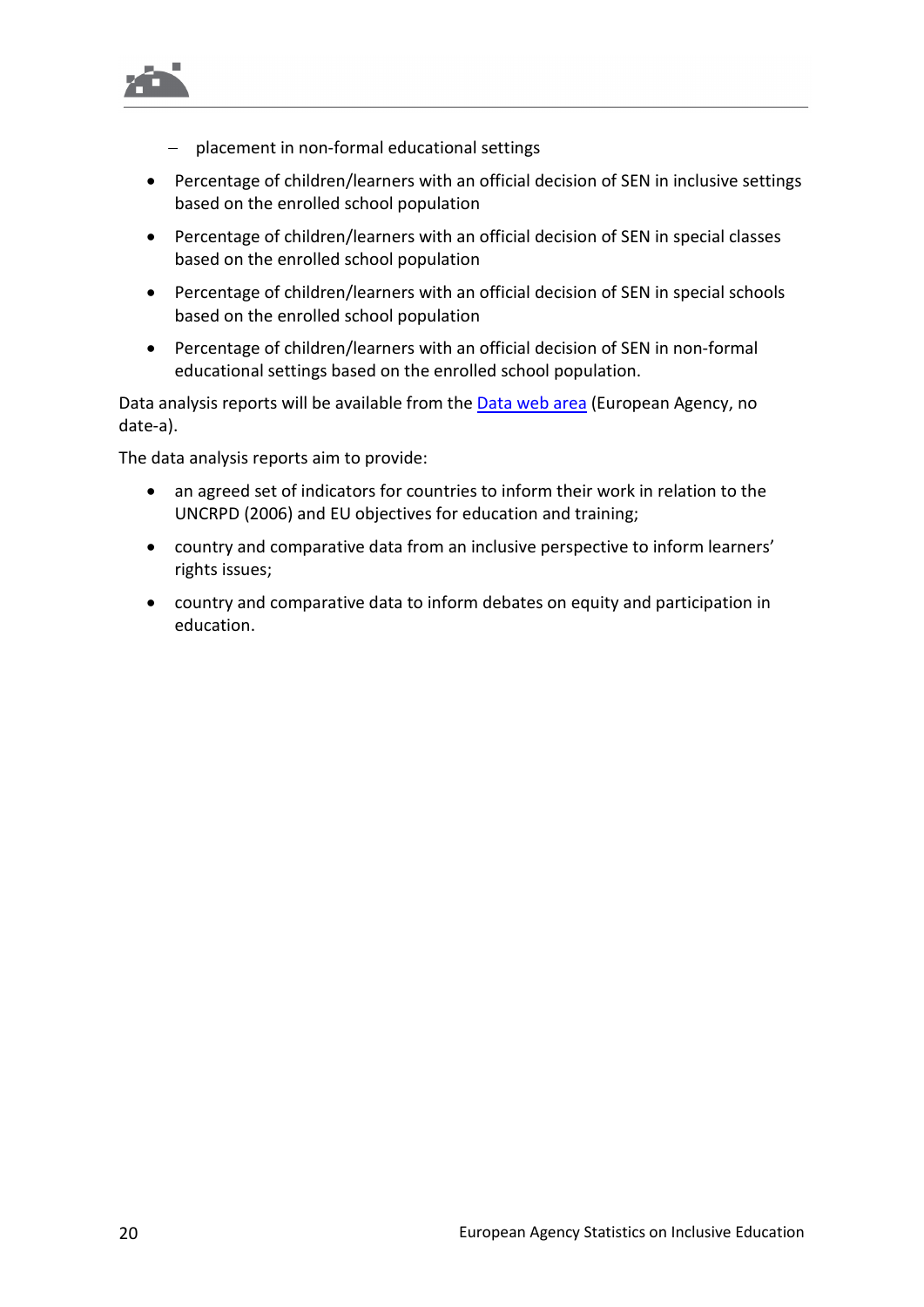

### <span id="page-22-0"></span>**EASIE QUALITATIVE DATA COLLECTION**

In order to put the quantitative data supplied by countries into a clear context, all countries provide four areas of descriptive, qualitative information – country background information. This is presented in a [dedicated section on each country page](http://www.european-agency.org/data/country-data-and-background-information) of the Data web area (European Agency, no date-c).

The qualitative background information takes the form of short written texts in relation to each of the agreed four areas, listed below. The specific questions that countries answer in providing their qualitative information are indicated in bold.

The country background information online survey for the 2018 EASIE data collection asked for information about the typical ISCED level age ranges.

### **1. A description of how the official decision of SEN used in the country relates to the agreed EASIE operational definition**

The agreed EASIE operational definition is:

*An official decision leads to a child/learner being recognised as eligible for additional educational support to meet their learning needs.*

An official decision of SEN meets the following criteria:

- There has been an educational assessment procedure involving a multi-disciplinary team.
	- − **What educational assessment procedure has been followed?**
- The multi-disciplinary team includes members from within and external to the child's/learner's (pre)school.
	- − **How is the multi-disciplinary team comprised?**
- There is a legal document which describes the support the child/learner is eligible to receive and which is used as the basis for planning.
	- − **What type of legal document is used in the country to outline the support that the child/learner is eligible to receive?**
	- − **How is the document used as the basis for planning in the country?**
- The official decision is subject to a formal, regular review process.
	- − **What processes of formal, regular review are involved?**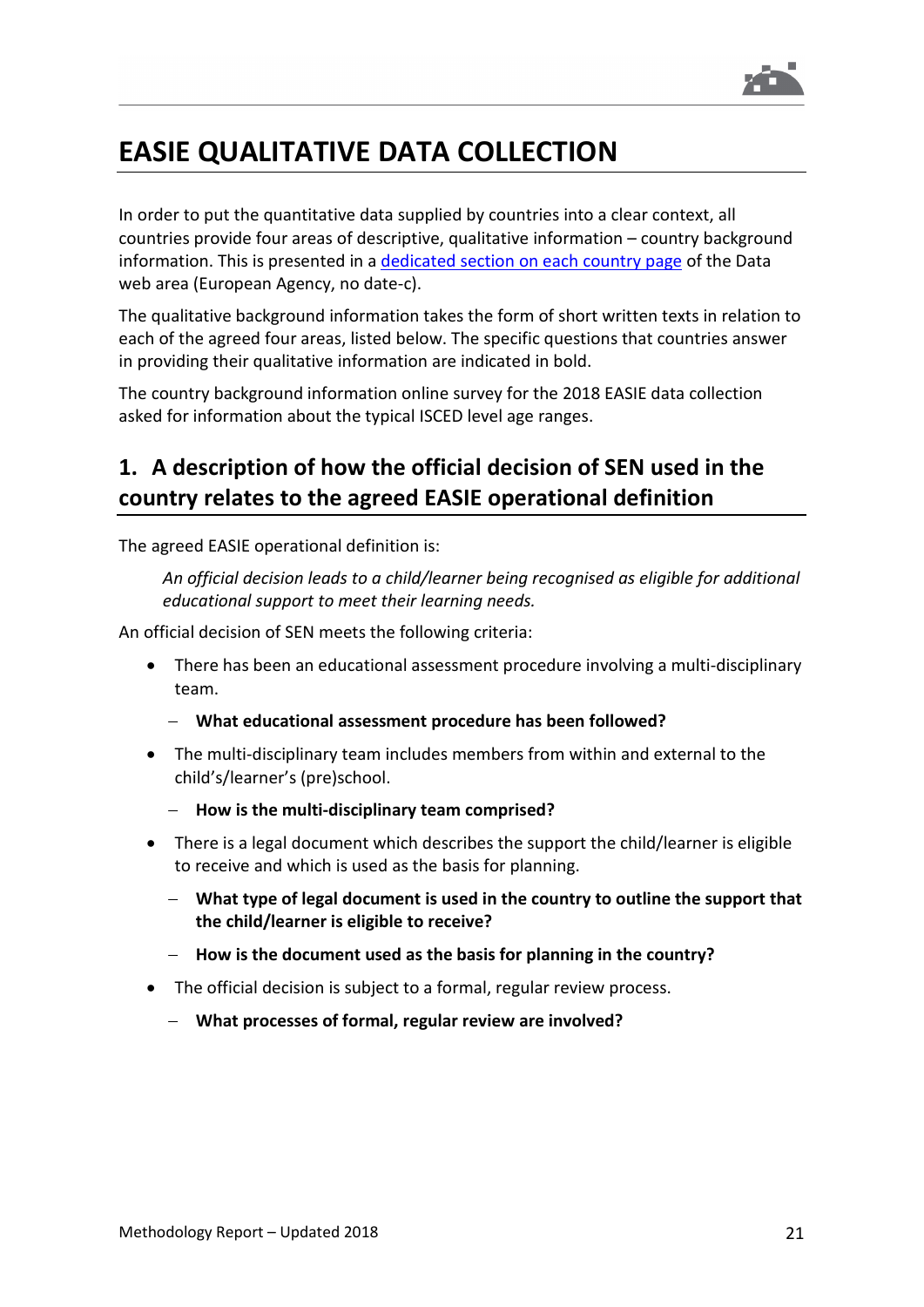

### **2. The proxy indicator for the 80% benchmark used for data collection**

The EASIE work uses an 80% benchmark of inclusive education. The definition is as follows:

*An inclusive setting refers to education where the child/learner with SEN follows education in mainstream classes alongside their mainstream peers for most – 80% or more – of the school week.*

For some countries, actual data is available to verify the 80% placement in inclusive settings benchmark. Other countries use proxy indicators for the benchmark in the data collection.

These proxy indicators are:

- Actual data is available to verify the 80% benchmark.
- Placement in a mainstream class implies over 80% or more.
- Data is available on the number of support hours allocated to a child/learner.
- Placement in a mainstream class implies over 50% or more.

Countries indicate which proxy indicator they are using, as well as the following:

- − **Details on what the country proxy is**
- − **Why this proxy is used**
- − **Difficulties in using the proxy**
- − **Country-specific issues in applying the proxy.**

### **3. A detailed description of what 'out of formal education' means within the country**

ISCED 2011 defines 'formal education' as:

… *education that is institutionalised, intentional and planned through public organizations and recognised private bodies, and – in their totality – constitute the formal education system of a country. Formal education programmes are thus recognised as such by the relevant national education or equivalent authorities, e.g. any other institution in cooperation with the national or sub-national education authorities. Formal education consists mostly of initial education* […] *Vocational education, special needs education and some parts of adult education are often recognised as being part of the formal education system. Qualifications from formal education are by definition recognised and, therefore, are within the scope of ISCED. Institutionalised education occurs when an organization provides structured educational arrangements, such as student-teacher relationships and/or interactions, that are specially designed for education and learning* (UNESCO Institute for Statistics, 2012, p. 11).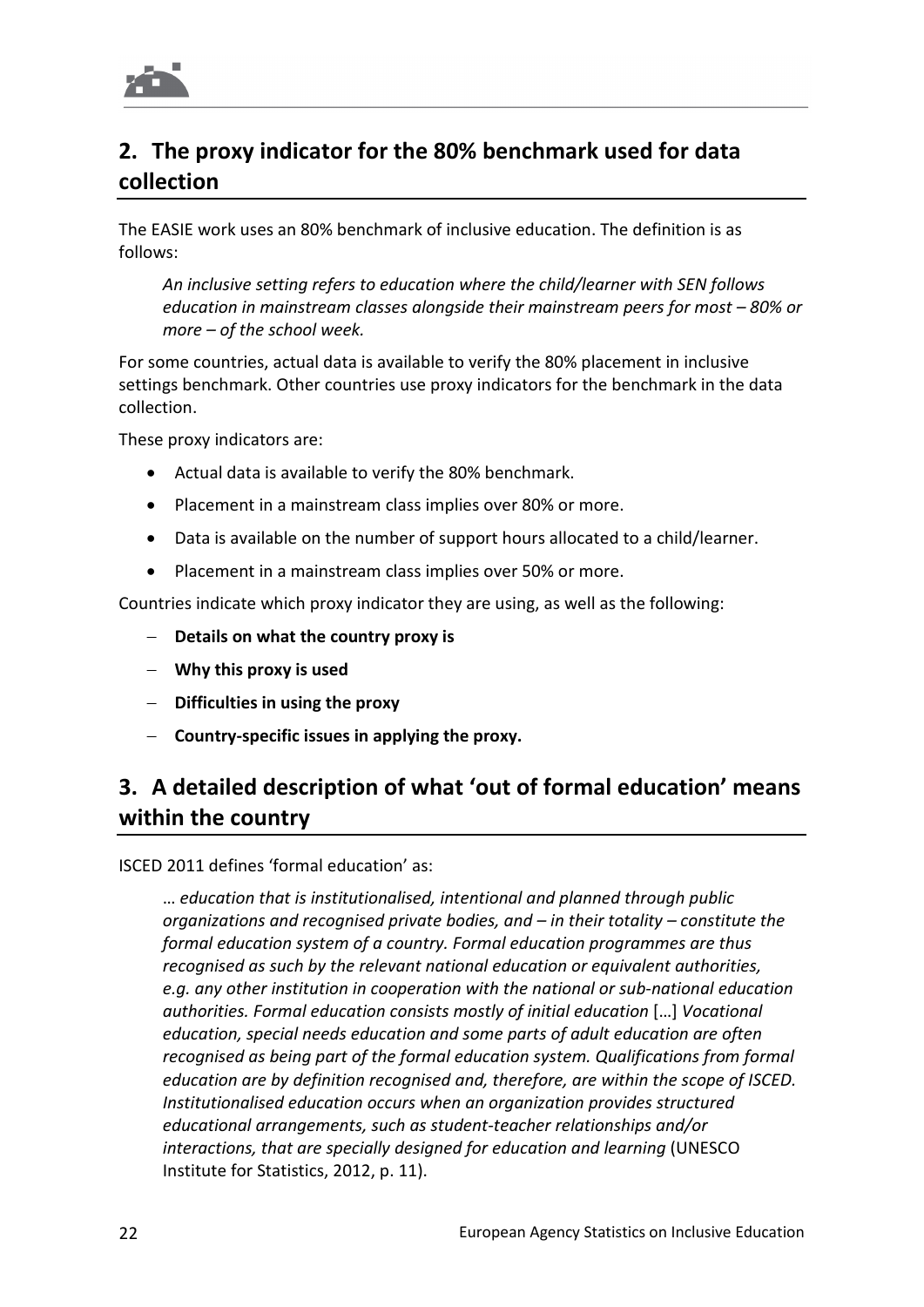

Using this definition of 'formal education', the EASIE data experts were asked:

- − **Do the country definitions of formal, non-formal and informal education differ from the ISCED definitions?**
- − **How are specific cases considered?**
- − **Which children/learners are considered out of formal education (meaning those not in formal education as defined by ISCED)?**
- − **How is the population of children/learners who are out of formal education defined? Are they out of any form of provision, or are some of them in nonformal education?**

### **4. How data on private sector education has been covered in the country information**

The EASIE data collection covers all education sectors, including the child/learner population in the private sector. The EASIE data experts were asked to describe:

- − **What is understood by the private sector in the country?**
- − **Who has been counted for each relevant question?**
- − **Any specific issues with providing data on private sector education and how these have been overcome in the data collection.**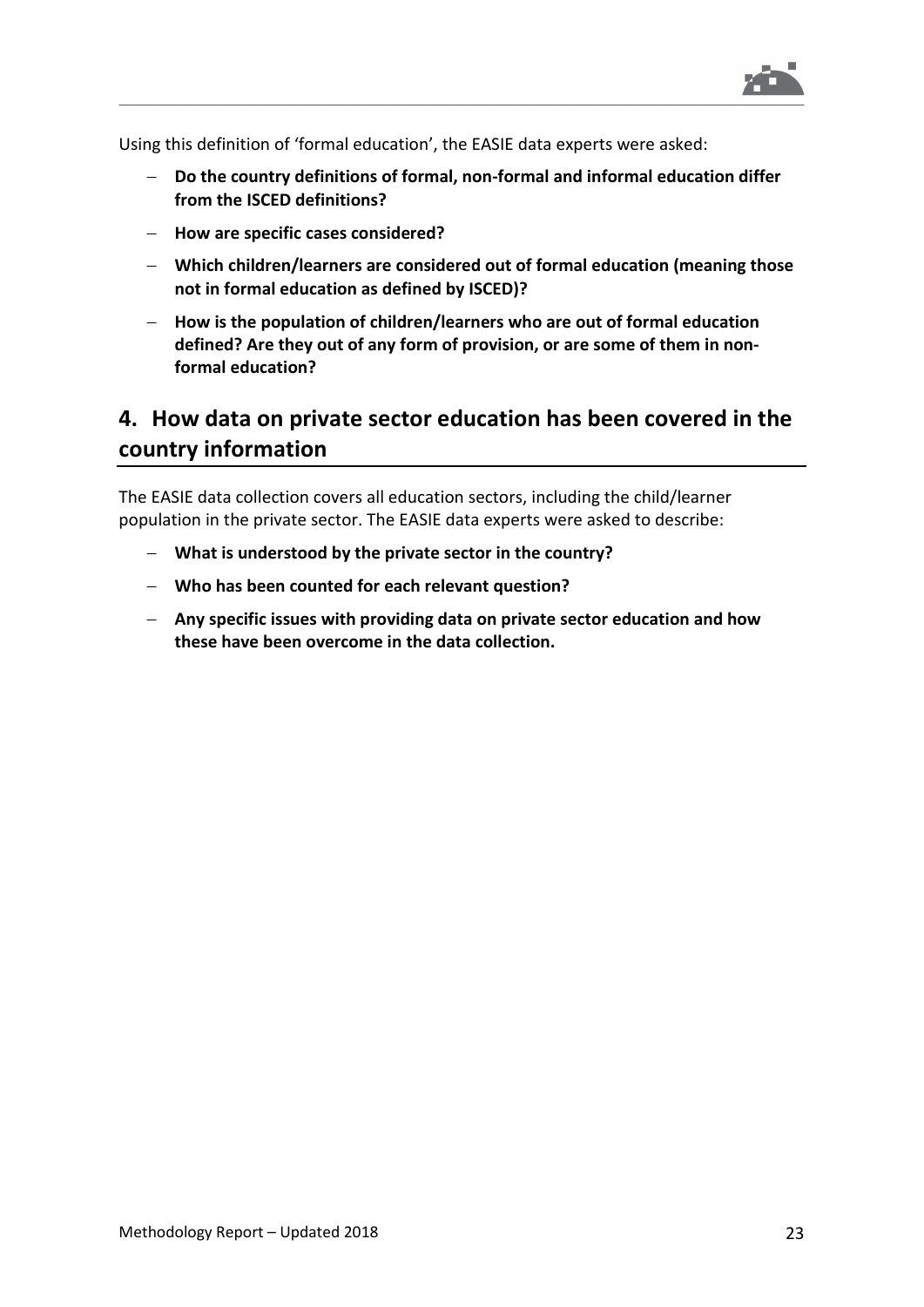

### **REFERENCES**

European Agency for Development in Special Needs Education, 2009. *Special Needs Education Country Data 2008*. (A. Watkins, ed.). Odense, Denmark. [www.european](https://www.european-agency.org/resources/publications/special-needs-education-country-data-2008)[agency.org/resources/publications/special-needs-education-country-data-2008](https://www.european-agency.org/resources/publications/special-needs-education-country-data-2008) (Last accessed November 2018)

European Agency for Development in Special Needs Education, 2010. *Special Needs Education Country Data 2010*. (A. Watkins, ed.). Odense, Denmark. [www.european](https://www.european-agency.org/resources/publications/special-needs-education-country-data-2010)[agency.org/resources/publications/special-needs-education-country-data-2010](https://www.european-agency.org/resources/publications/special-needs-education-country-data-2010) (Last accessed November 2018)

European Agency for Development in Special Needs Education, 2011. *Mapping the Implementation of Policy for Inclusive Education: An exploration of challenges and opportunities for developing indicators*. (S. Ebersold and A. Watkins, eds.). Odense, Denmark. [www.european-agency.org/resources/publications/mapping-implementation](https://www.european-agency.org/resources/publications/mapping-implementation-policy-inclusive-education-exploration-challenges-and)[policy-inclusive-education-exploration-challenges-and](https://www.european-agency.org/resources/publications/mapping-implementation-policy-inclusive-education-exploration-challenges-and) (Last accessed November 2018)

European Agency for Development in Special Needs Education, 2012. *Special Needs Education Country Data 2012*. (A. Lénárt and A. Watkins, eds.). Odense, Denmark. [www.european-agency.org/resources/publications/special-needs-education-country](https://www.european-agency.org/resources/publications/special-needs-education-country-data-2012)[data-2012](https://www.european-agency.org/resources/publications/special-needs-education-country-data-2012) (Last accessed November 2018)

European Agency for Special Needs and Inclusive Education, 2016. *European Agency Statistics on Inclusive Education (EASIE): Methodology Report*. (A. Watkins, S. Ebersold and A. Lénárt, eds.). Odense, Denmark. [www.european-agency.org/data/methodology-report](https://www.european-agency.org/data/methodology-report) (Last accessed November 2018)

European Agency for Special Needs and Inclusive Education, 2017. *European Agency Statistics on Inclusive Education: 2014 Dataset Cross-Country Report*. (J. Ramberg, A. Lénárt and A. Watkins, eds.). Odense, Denmark. [www.european](https://www.european-agency.org/resources/publications/european-agency-statistics-inclusive-education-2014-dataset-cross-country)[agency.org/resources/publications/european-agency-statistics-inclusive-education-2014](https://www.european-agency.org/resources/publications/european-agency-statistics-inclusive-education-2014-dataset-cross-country) [dataset-cross-country](https://www.european-agency.org/resources/publications/european-agency-statistics-inclusive-education-2014-dataset-cross-country) (Last accessed November 2018)

European Agency for Special Needs and Inclusive Education, 2018a. *European Agency Statistics on Inclusive Education: 2016 Dataset Cross-Country Report*. (J. Ramberg, A. Lénárt and A. Watkins, eds.). Odense, Denmark. [www.european](https://www.european-agency.org/resources/publications/european-agency-statistics-inclusive-education-2016-dataset-cross-country)[agency.org/resources/publications/european-agency-statistics-inclusive-education-2016](https://www.european-agency.org/resources/publications/european-agency-statistics-inclusive-education-2016-dataset-cross-country) [dataset-cross-country](https://www.european-agency.org/resources/publications/european-agency-statistics-inclusive-education-2016-dataset-cross-country) (Last accessed November 2018)

European Agency for Special Needs and Inclusive Education, 2018b. *European Agency Statistics on Inclusive Education: Key Messages and Findings (2014 / 2016)*. (A. Watkins, J. Ramberg and A. Lénárt, eds.). Odense, Denmark. [www.european](https://www.european-agency.org/resources/publications/EASIE-key-messages-findings-2014-2016)[agency.org/resources/publications/EASIE-key-messages-findings-2014-2016](https://www.european-agency.org/resources/publications/EASIE-key-messages-findings-2014-2016) (Last accessed December 2018)

European Agency for Special Needs and Inclusive Education, no date-a. *Data*. Web area. [www.european-agency.org/data](https://www.european-agency.org/data) (Last accessed November 2018)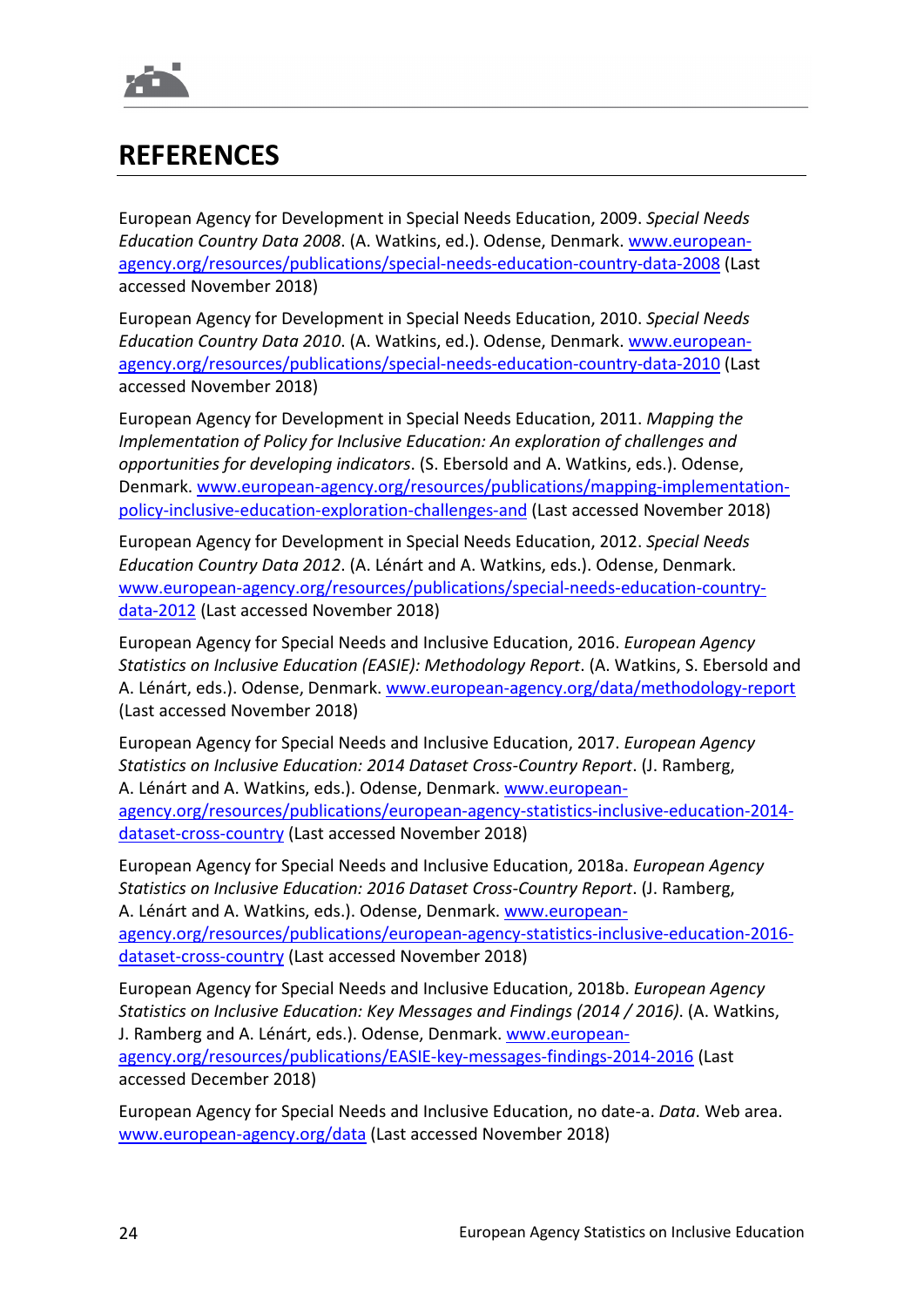

European Agency for Special Needs and Inclusive Education, no date-b. *Mapping the Implementation of Policy for Inclusive Education*. Web area. [www.european](https://www.european-agency.org/agency-projects/mapping-the-implementation-of-policy-for-inclusive-education)[agency.org/agency-projects/mapping-the-implementation-of-policy-for-inclusive](https://www.european-agency.org/agency-projects/mapping-the-implementation-of-policy-for-inclusive-education)[education](https://www.european-agency.org/agency-projects/mapping-the-implementation-of-policy-for-inclusive-education) (Last accessed November 2018)

European Agency for Special Needs and Inclusive Education, no date-c. *Data tables and background information*. Web area. [www.european-agency.org/data/data-tables](https://www.european-agency.org/data/data-tables-background-information)[background-information](https://www.european-agency.org/data/data-tables-background-information) (Last accessed November 2018)

European Commission, 1999. *Evaluation of the Socrates programme*. [cordis.europa.eu/news/rcn/11898\\_en.html](http://cordis.europa.eu/news/rcn/11898_en.html) (Last accessed November 2018)

European Commission, 2008. *Progress Towards the Lisbon Objectives in Education and Training: Indicators and Benchmarks 2008*. SEC (2008) 2293. [ec.europa.eu/dgs/secretariat\\_general/relations/relations\\_other/npo/docs/portugal/2008](http://ec.europa.eu/dgs/secretariat_general/relations/relations_other/npo/docs/portugal/2008/sec20082293/sec20082293_en.pdf) [/sec20082293/sec20082293\\_en.pdf](http://ec.europa.eu/dgs/secretariat_general/relations/relations_other/npo/docs/portugal/2008/sec20082293/sec20082293_en.pdf) (Last accessed November 2018)

European Commission, 2009. *Progress towards the Lisbon objectives in education and training: Indicators and benchmarks 2009*. SEC(2009) 1616 final [ec.europa.eu/transparency/regdoc/rep/2/2009/EN/2-2009-1616-EN-F-0.Pdf](http://ec.europa.eu/transparency/regdoc/rep/2/2009/EN/2-2009-1616-EN-F-0.Pdf) (Last accessed November 2018)

Eurydice, 2005. *Key Data on Education in Europe 2005*. Luxembourg: Office for Official Publications of the European Communities. [ec.europa.eu/eurostat/documents/3217494/5666850/NC-AF-05-001-EN.PDF/09eebb67-](https://ec.europa.eu/eurostat/documents/3217494/5666850/NC-AF-05-001-EN.PDF/09eebb67-39c1-4fa1-a590-5fa921aa2eba) [39c1-4fa1-a590-5fa921aa2eba](https://ec.europa.eu/eurostat/documents/3217494/5666850/NC-AF-05-001-EN.PDF/09eebb67-39c1-4fa1-a590-5fa921aa2eba) (Last accessed November 2018)

Publications Office of the European Union, 2016. *EU cooperation in education and training (ET 2020)*. Luxembourg: Publications Office. [eur-lex.europa.eu/legal](https://eur-lex.europa.eu/legal-content/EN/TXT/?uri=LEGISSUM%3Aef0016)[content/EN/TXT/?uri=LEGISSUM%3Aef0016](https://eur-lex.europa.eu/legal-content/EN/TXT/?uri=LEGISSUM%3Aef0016) (Last accessed November 2018)

UNESCO Institute for Statistics, 2012. *International Standard Classification of Education (ISCED) 2011*. Montreal: UNESCO Institute for Statistics. [uis.unesco.org/sites/default/files/documents/international-standard-classification-of](http://uis.unesco.org/sites/default/files/documents/international-standard-classification-of-education-isced-2011-en.pdf)[education-isced-2011-en.pdf](http://uis.unesco.org/sites/default/files/documents/international-standard-classification-of-education-isced-2011-en.pdf) (Last accessed November 2018)

United Nations, 2006. *Convention on the Rights of Persons with Disabilities*. [www.un.org/development/desa/disabilities/convention-on-the-rights-of-persons-with](https://www.un.org/development/desa/disabilities/convention-on-the-rights-of-persons-with-disabilities.html)[disabilities.html](https://www.un.org/development/desa/disabilities/convention-on-the-rights-of-persons-with-disabilities.html) (Last accessed November 2018)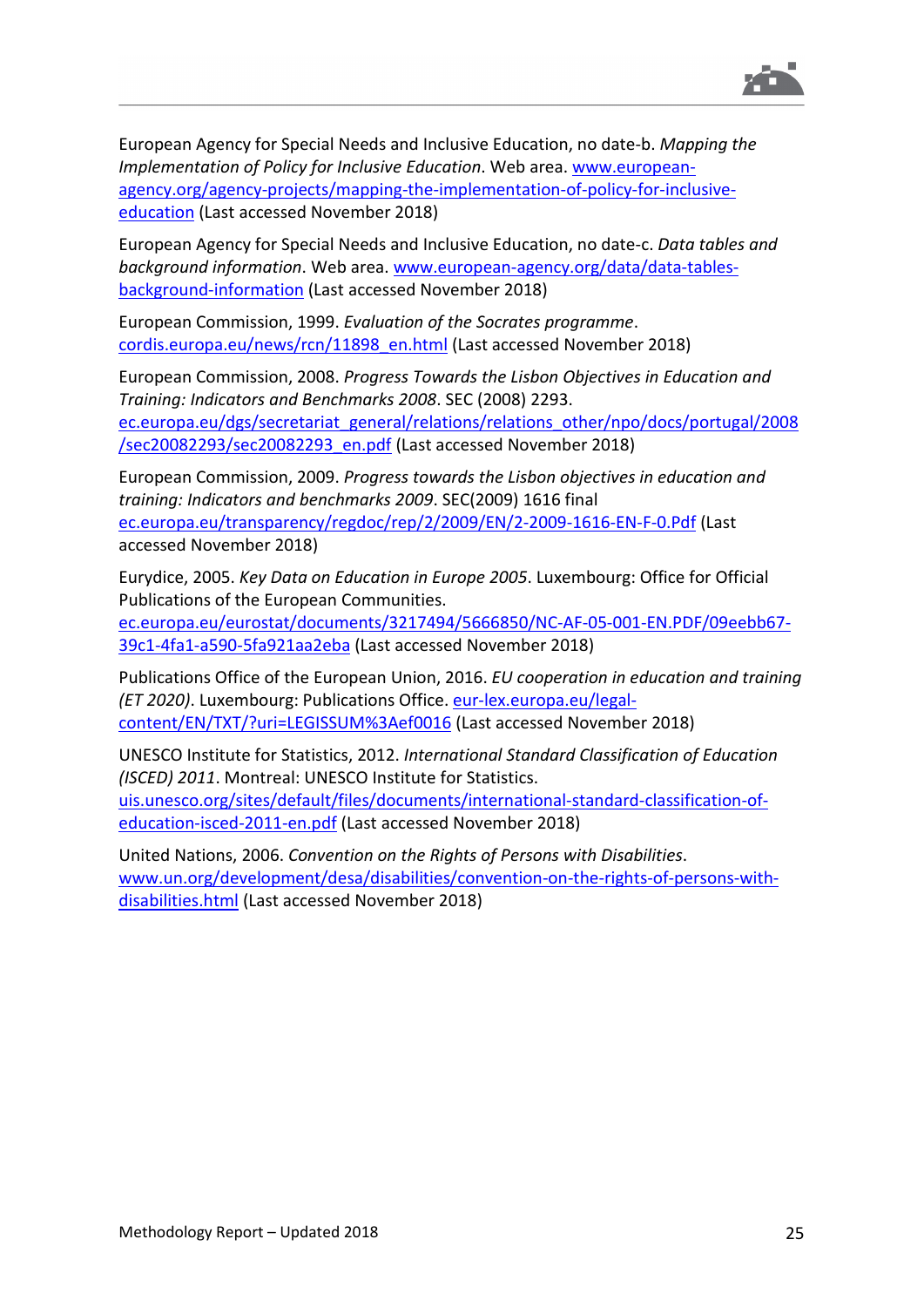

# <span id="page-27-0"></span>**ANNEX: ISCED (2011) DEFINITIONS USED WITHIN EASIE**

In order to support data comparability across countries, all country data has, as far as possible, been provided in line with the ISCED definitions below.

All definitions are taken from: UNESCO Institute for Statistics, 2012. *[International](http://uis.unesco.org/sites/default/files/documents/international-standard-classification-of-education-isced-2011-en.pdf)  [Standard Classification of Education](http://uis.unesco.org/sites/default/files/documents/international-standard-classification-of-education-isced-2011-en.pdf) (ISCED) 2011*. Montreal: UNESCO Institute for Statistics.

*An education programme is defined as a coherent set or sequence of educational activities or communication designed and organized to achieve pre-determined learning objectives or accomplish a specific set of educational tasks over a sustained period. Objectives encompass improving knowledge, skills and competencies within any personal, civic, social and/or employment-related context. Learning objectives are typically linked to the purpose of preparing for more advanced studies and/or for an occupation, trade, or class of occupations or trades but may be related to personal development or leisure* (p. 7).

*Special needs education. Education designed to facilitate learning by individuals who, for a wide variety of reasons, require additional support and adaptive pedagogical methods in order to participate and meet learning objectives in an education programme. Reasons may include (but are not limited to) disadvantages in physical, behavioural, intellectual, emotional and social capacities. Education programmes in special needs education may follow a similar curriculum as that offered in the parallel regular education system, but they take individual needs into account by providing specific resources (e.g. specially-trained personnel, equipment or space) and, if appropriate, modified educational content or learning objectives. These programmes can be offered to individual students within already-existing education programmes or as a separate class in the same or separate educational institutions* (p. 83).

The following ISCED definitions can be used to support specific comparability factors. An explanation of why applying this definition is important for the proposed EASIE work follows each definition.

*Formal education is education that is institutionalised, intentional and planned through public organizations and recognised private bodies, and – in their totality – constitute the formal education system of a country. Formal education programmes are thus recognised as such by the relevant national education or equivalent authorities, e.g. any other institution in cooperation with the national or subnational education authorities. Formal education consists mostly of initial education* [...] *Vocational education, special needs education and some parts of adult education are often recognised as being part of the formal education system. Qualifications from formal education are by definition recognised and, therefore, are within the scope of ISCED. Institutionalised education occurs when an organization provides structured educational arrangements, such as student-teacher relationships and/or interactions, that are specially designed for education and learning (p. 11).*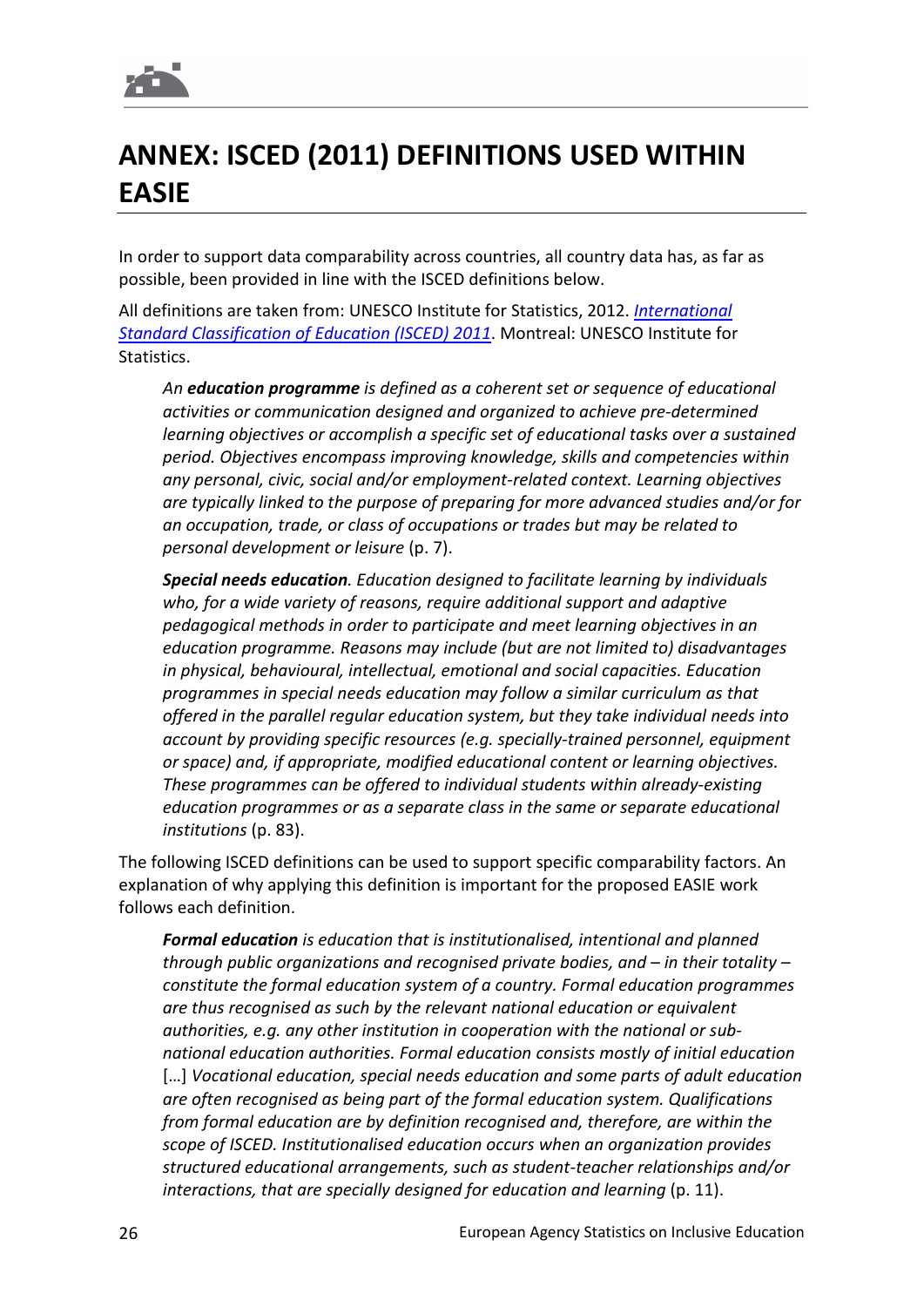

**Explanation:** Applying this definition to country data collection makes it easier to understand what non-formal education means and, therefore, who should be considered 'out of formal education' for data collection purposes.

Programmes at **ISCED level 02**, or pre-primary education, are:

… *characterised by interaction with peers and educators, through which children improve their use of language and social skills, start to develop logical and reasoning skills, and talk through their thought processes. They are also introduced to alphabetical and mathematical concepts, and encouraged to explore their surrounding world and environment. Supervised gross motor activities (i.e. physical exercise through games and other activities) and play-based activities can be used as learning opportunities to promote social interactions with peers and to develop skills, autonomy and school readiness* (p. 27).

**Explanation:** Applying this definition to country data collection makes it possible to address comparability issues around the ISCED levels of specific programmes children/learners are following.

*Programmes at ISCED level 1, or primary education, are typically designed to provide students with fundamental skills in reading, writing and mathematics (i.e. literacy and numeracy) and establish a solid foundation for learning and understanding core areas of knowledge, personal and social development, in preparation for lower secondary education. It focuses on learning at a basic level of complexity with little, if any, specialisation* (p. 30).

**Explanation:** Applying this definition to country data collection makes it possible to address comparability issues around the ISCED levels of specific programmes children/learners are following.

*Programmes at ISCED level 2, or lower secondary education, are typically designed to build on the learning outcomes from ISCED level 1. Usually, the aim is to lay the foundation for lifelong learning and human development upon which education systems may then expand further educational opportunities. Some education systems may already offer vocational education programmes at ISCED level 2 to provide individuals with skills relevant to employment* (p. 33).

**Explanation:** Applying this definition to country data collection makes it possible to address comparability issues around the ISCED levels of specific programmes children/learners are following.

*Programmes at ISCED level 3, or upper secondary education, are typically designed to complete secondary education in preparation for tertiary education or provide skills relevant to employment, or both.*

*Programmes at this level offer students more varied, specialised and in-depth instruction than programmes at ISCED level 2. They are more differentiated, with an increased range of options and streams available. Teachers are often highly qualified in the subjects or fields of specialisation they teach, particularly in the higher grades*  (p. 38).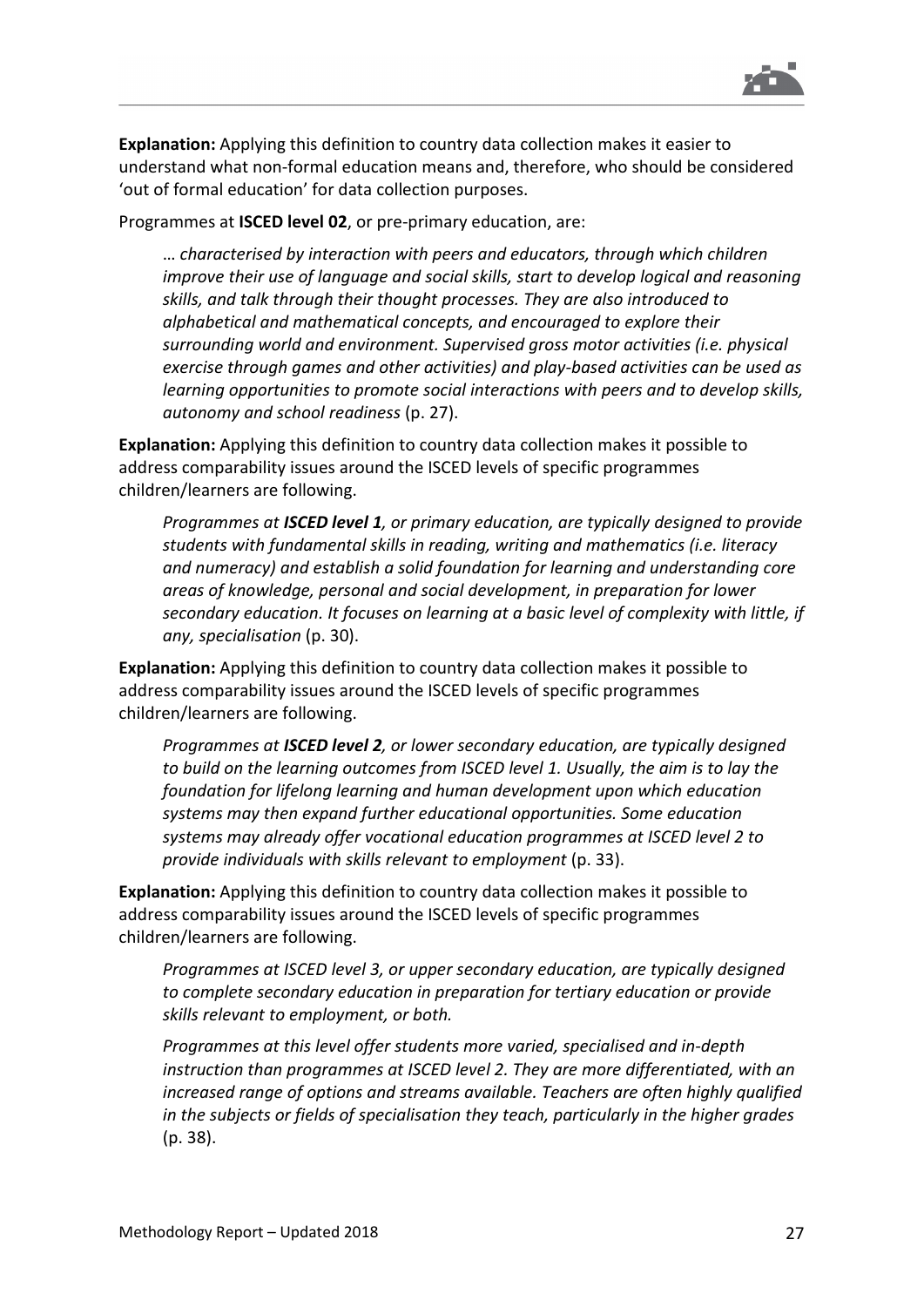

**Explanation:** Applying this definition to country data collection makes it possible to address comparability issues around the ISCED levels of specific programmes children/learners are following.